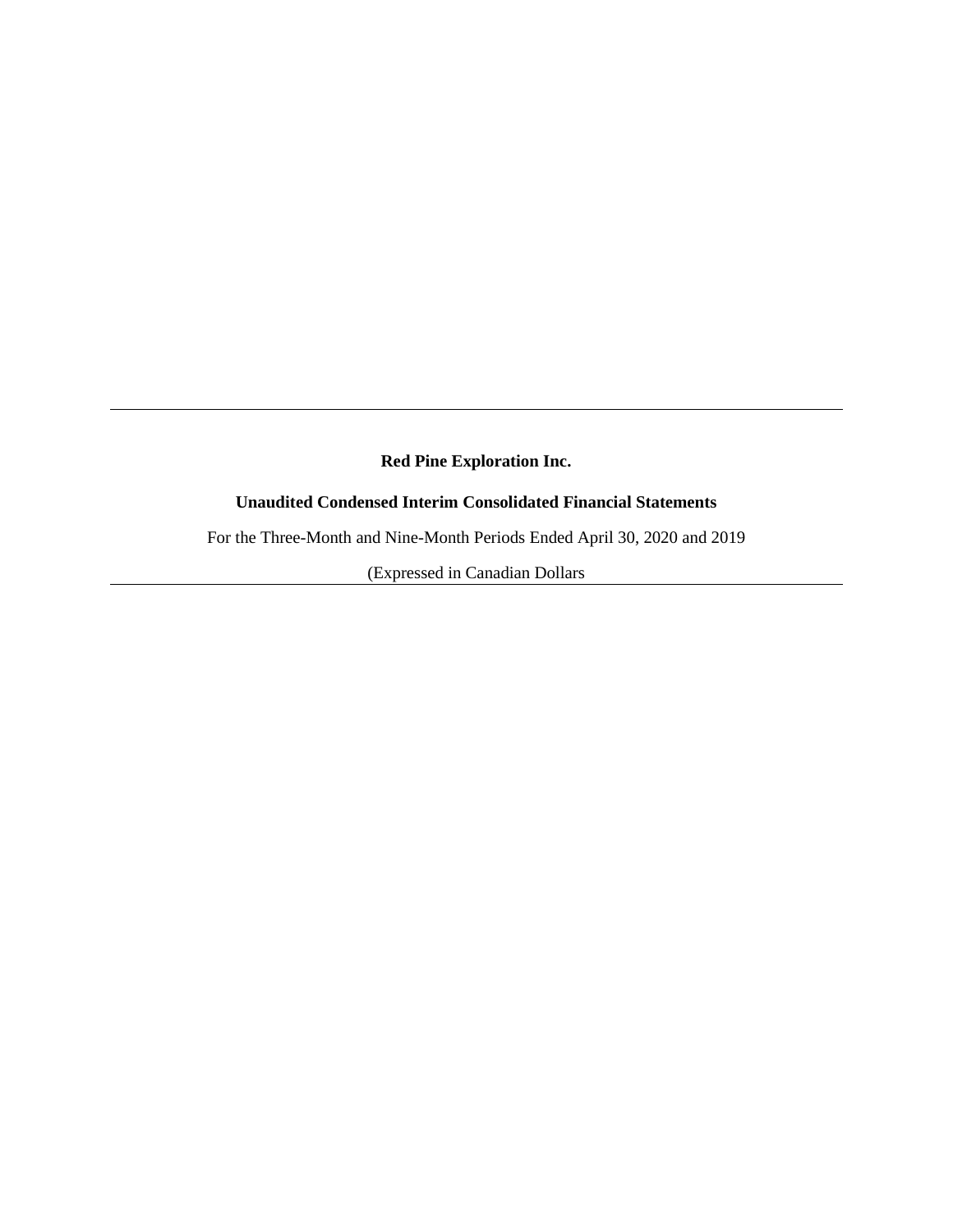#### **Red Pine Exploration Inc. Condensed Interim Consolidated Statements of Financial Position**

*(Expressed in Canadian Dollars)*

|                                                   | April 30, 2020  | <b>July 31, 2019</b> |
|---------------------------------------------------|-----------------|----------------------|
| <b>Assets</b>                                     |                 |                      |
| <b>Current Assets</b>                             |                 |                      |
| Cash and Cash Equivalents                         | \$<br>1,426,301 | \$<br>695,996        |
| Marketable Securities                             | 2,500           | 2,500                |
| Amount Receivable (note 6)                        | 487,316         | 803,559              |
| Prepaid Expenses                                  | 56,456          | 89,310               |
| <b>Total Current Assets</b>                       | 1,972,573       | 1,591,365            |
| Equipment (note 3)                                |                 | 60,832               |
| Perpetual Software Licenses (note 3)              | 8,079           | 18,204               |
| Right of Use Asset (note 4)                       | 365,251         |                      |
| Leasehold Improvements (note 3)                   | 62,327          | 86,297               |
| Long Term Rent Deposits (note 9)                  | 41,579          | 41,579               |
| <b>Total Assets</b>                               | \$<br>2,449,809 | \$<br>1,798,277      |
| <b>Liabilities</b>                                |                 |                      |
| <b>Current Liabilities</b>                        |                 |                      |
| Accounts Payable and Accured Liabilities (note 6) | \$<br>212,892   | \$<br>354,499        |
| Lease liability (note 4)                          | 92,855          |                      |
| Flow-Through premium                              |                 |                      |
| Flow-Through Provision (note 7)                   | 110,876         | 110,876              |
| <b>Total Current Liabilities</b>                  | 416,623         | 465,375              |
| Rental Deposit (note 9)                           |                 | 17,281               |
| Long Term Lease Liability (note 4)                | 286,261         |                      |
| <b>Total Liabilities</b>                          | 702,884         | 482,656              |
| <b>Shareholders' Equity</b>                       |                 |                      |
| Share Capital (note 8)                            | 59,992,349      | 55,258,221           |
| <b>Contributed Surplus</b>                        | 8,116,146       | 8,043,575            |
| Warrant Reserve (note 8)                          | 1,883,461       | 3,305,945            |
| <b>Accumulated Deficit</b>                        | (68, 245, 031)  | (65, 292, 120)       |
| <b>Total Shareholders' Equity</b>                 | 1,746,925       | 1,315,621            |
| <b>Total Liablities and Shareholders' Equity</b>  | \$<br>2,449,809 | \$<br>1,798,277      |

*The accompanying notes are an integral part of these Condensed Interim Consolidated Financial Statements.*

**Nature of Operations and Going Concern** *(note 1)* **Commitments** *(note 9)* **Subsequent Event** *(note 12)*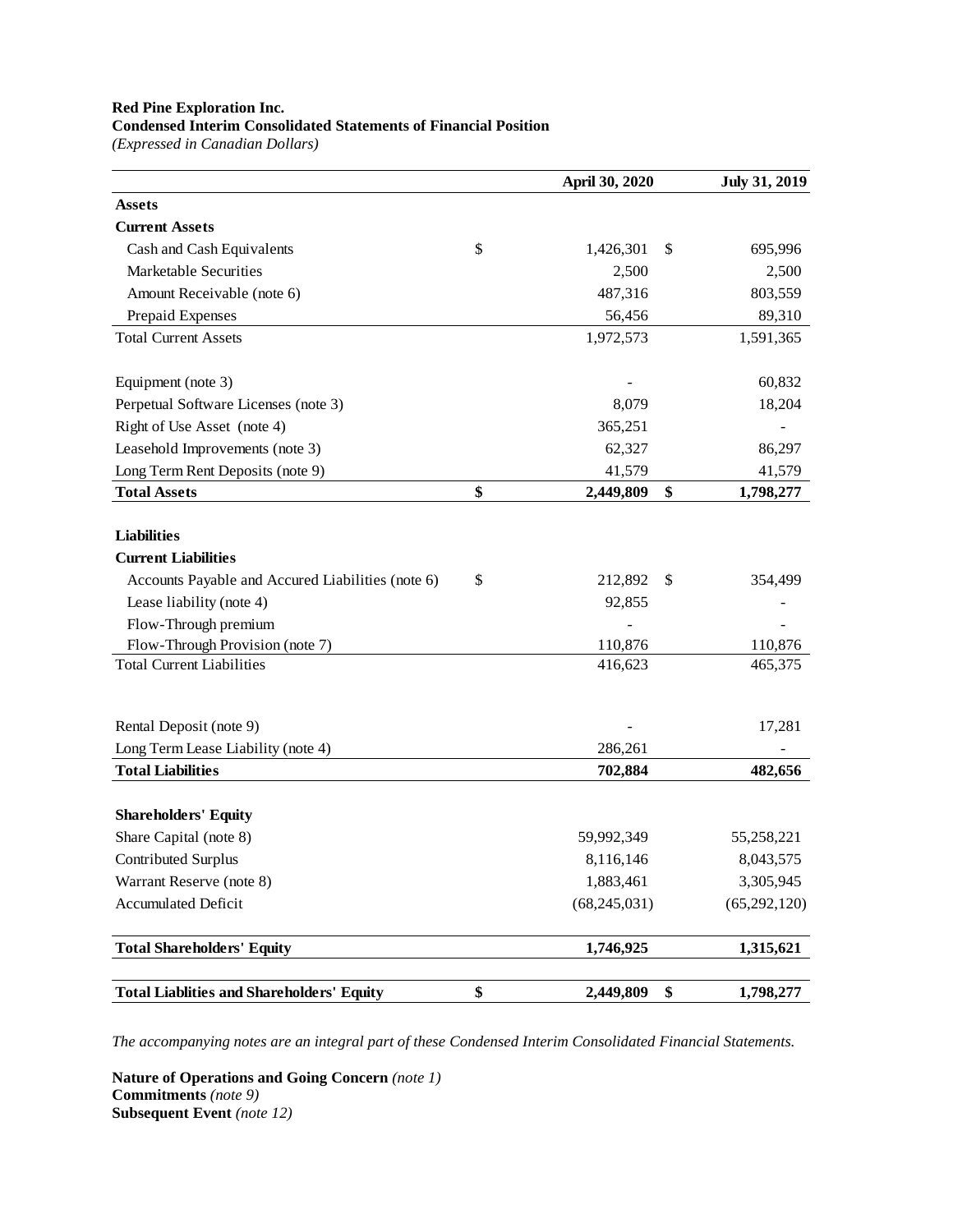# **Red Pine Exploration Inc.**

**Condensed Interim Consolidated Statements of Loss and Comprehensive Loss**

*(Expressed in Canadian Dollars)*

|                                               | Three-month<br>period ended |     | Three-month<br>period ended |    | Nine-month<br>period ended |    | Nine-month<br>period ended |
|-----------------------------------------------|-----------------------------|-----|-----------------------------|----|----------------------------|----|----------------------------|
|                                               | <b>April 30, 2020</b>       |     | April 30, 2019              |    | April 30, 2020             |    | April 30, 2019             |
| <b>Expenses</b>                               |                             |     |                             |    |                            |    |                            |
| Exploration Expenditures (note 5)             | \$<br>732,747               | \$. | 1,116,069                   | -S | 2,291,213                  | S  | 4,032,154                  |
| General and Adminstrative                     | (75,703)                    |     | 197,718                     |    | 50,794                     |    | 532,799                    |
| Payroll & Professional Fees (note 6)          | 92,992                      |     | 95,725                      |    | 487,831                    |    | 384,613                    |
| Depreciation and Amortization (note 3)        | 118,591                     |     | 27,949                      |    | 177,939                    |    | 83,848                     |
| Share-based compensation (note 6)             |                             |     |                             |    |                            |    | 156,306                    |
| Interest Income                               | (5,336)                     |     | (4,506)                     |    | (7, 440)                   |    | (5,489)                    |
| Lease accretion $(gain)$ (note 4)             | 59,418                      |     |                             |    | 25,076                     |    |                            |
| Deferred Premium                              | (72,500)                    |     | (80, 389)                   |    | (72,500)                   |    | (305, 733)                 |
| Foreign Exchange Loss (Gain)                  |                             |     | 409                         |    |                            |    | 169                        |
| Recovery of Exploration Expenditures (note 5) |                             |     | (434, 923)                  |    |                            |    | (1,445,821)                |
| <b>Total Expense</b>                          | 850,207                     |     | 918,052                     |    | 2,952,911                  |    | 3,432,846                  |
| <b>Loss and Comprehensive Loss for Period</b> | \$<br>$(850,207)$ \$        |     | $(918, 052)$ \$             |    | (2,952,911)                | \$ | (3, 432, 846)              |
| Loss per share - basic and diluted            | \$<br>$(0.00)$ \$           |     | $(0.00)$ \$                 |    | $(0.01)$ \$                |    | (0.01)                     |
| Weighted average shares outstanding           | 477,222,387                 |     | 369,090,322                 |    | 389,679,524                |    | 369,230,322                |

*The accompanying notes are an integral part of these Condensed Interim Consolidated Financial Statements*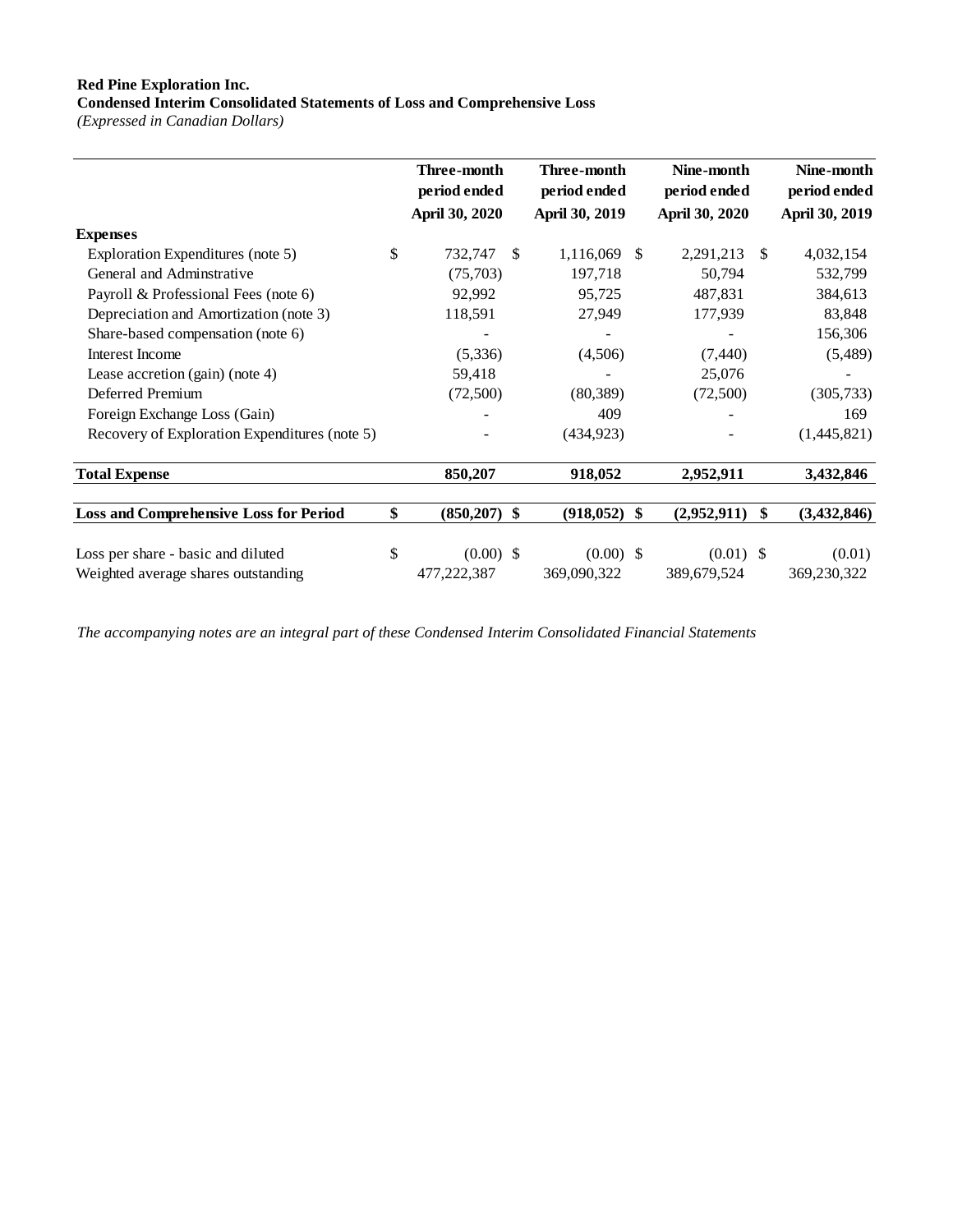# **Red Pine Exploration Inc.**

### **Condensed Interim Consolidated Statements of Cash Flows**

*(Expressed in Canadian Dollars)*

|                                                      | <b>Nine-Month Period</b><br>Ended April 30,<br>2020 |                  |    | <b>Nine Month</b><br><b>Period Ended</b><br><b>April 30 2019</b> |  |
|------------------------------------------------------|-----------------------------------------------------|------------------|----|------------------------------------------------------------------|--|
| <b>Operating Activities</b>                          |                                                     |                  |    |                                                                  |  |
| <b>Loss for the Period</b>                           | \$                                                  | $(2,952,911)$ \$ |    | (3,432,846)                                                      |  |
| Adjustment for non-cash items:                       |                                                     |                  |    |                                                                  |  |
| Amortization of lease inducements                    |                                                     |                  |    | (11, 942)                                                        |  |
| Amortization and depreciation                        |                                                     | 177,939          |    | 83,848                                                           |  |
| Amortization included in exploration expenditures    |                                                     |                  |    | 6,075                                                            |  |
| Lease accretion                                      |                                                     | 25,076           |    | L.                                                               |  |
| Recognition of deferred premium                      |                                                     | (72,500)         |    | (305, 733)                                                       |  |
| Stock-based compensation                             |                                                     |                  |    | 156,306                                                          |  |
| Change in working capital items:                     |                                                     |                  |    |                                                                  |  |
| Amount receivable                                    |                                                     | 316,243          |    | (576, 222)                                                       |  |
| Amount receivable from joint-venture partners        |                                                     |                  |    | 249,603                                                          |  |
| Prepaid expenses                                     |                                                     | 32,855           |    | (17,761)                                                         |  |
| Rental deposit                                       |                                                     | (17,281)         |    |                                                                  |  |
| Accounts payable and accrued liabilities             |                                                     | (141, 607)       |    | 22,594                                                           |  |
| Net cash used in operating activities                |                                                     | (2,632,187)      |    | (3,826,078)                                                      |  |
| <b>Financing Activities</b>                          |                                                     |                  |    |                                                                  |  |
| Proceeds from private placements                     |                                                     | 3,779,722        |    | 3,741,500                                                        |  |
| Proceeds from warrrant and option exercise           |                                                     |                  |    | 11,200                                                           |  |
| Repayment of lease obligations                       |                                                     | (94, 223)        |    |                                                                  |  |
| Share issue costs                                    |                                                     | (323,007)        |    | (101, 132)                                                       |  |
|                                                      |                                                     |                  |    |                                                                  |  |
| Net cash provided by financing activities            |                                                     | 3,362,492        |    | 3,651,568                                                        |  |
| <b>Cash and Cash Equivalents</b>                     |                                                     |                  |    |                                                                  |  |
| Net increase (decrease) in cash and cash equivalents |                                                     | 730,305          |    | (174, 510)                                                       |  |
| Cash and cash equivalents - beginning of period      |                                                     | 695,996          |    | 1,943,300                                                        |  |
| Cash and cash equivalents - end of period            | \$                                                  | 1,426,301        | \$ | 1,768,790                                                        |  |
| <b>Supplemental Disclosures:</b>                     |                                                     |                  |    |                                                                  |  |
| Interest received as cash                            |                                                     | 7,440            |    | 983                                                              |  |

*The accompanying notes are an integral part of these Condensed Interim Consolidated Financial Statements.*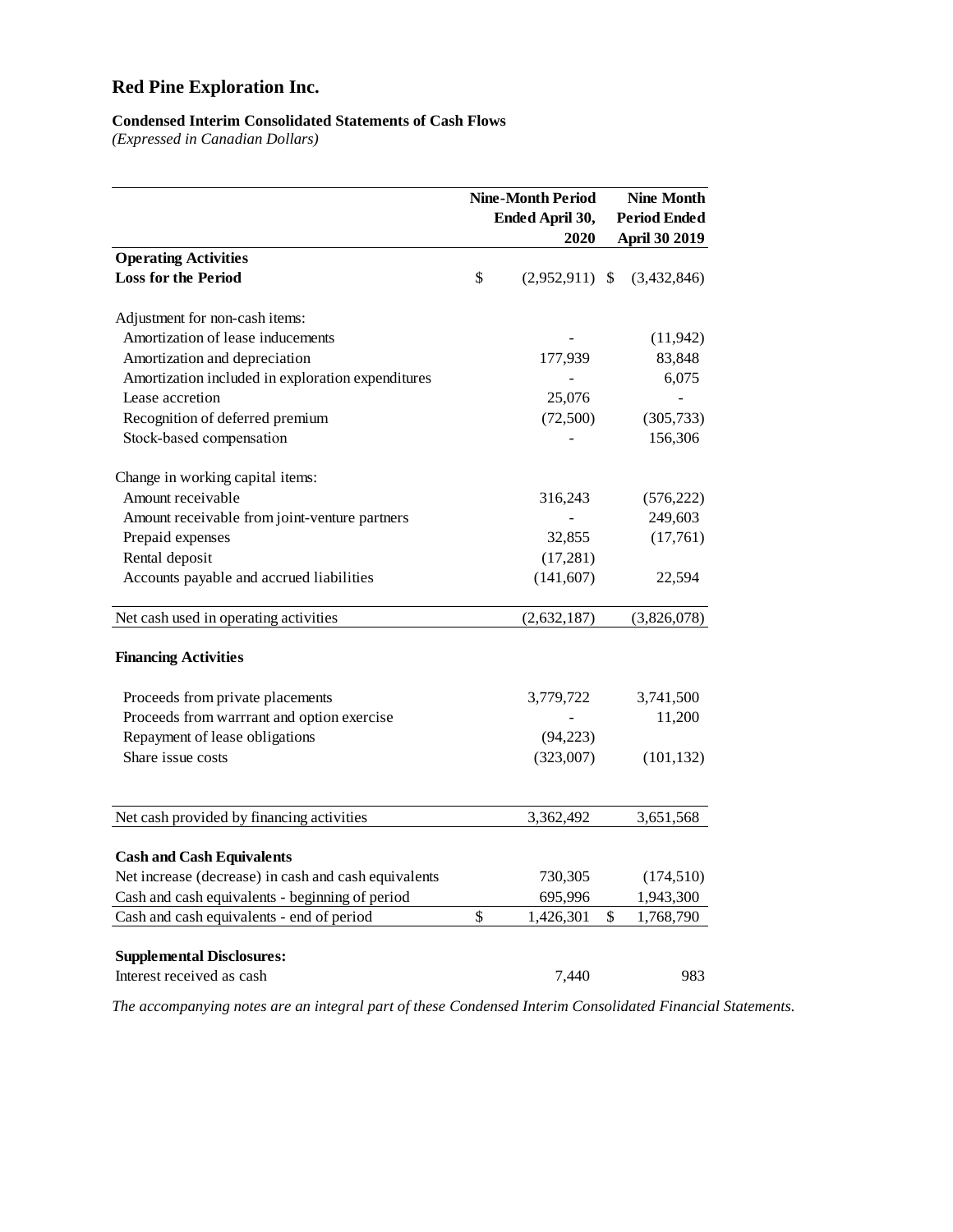#### **Red Pine Exploration Inc. Condensed Interim Consolidated Statements of Changes in Shareholders' Equity (Deficiency)** *(Expressed in Canadian Dollars)*

|                                    | <b>Shares</b> | <b>Share</b> | Contributed       | Warrant        | Accumulated    | Shareholders' |
|------------------------------------|---------------|--------------|-------------------|----------------|----------------|---------------|
|                                    | #             | Capital      | <b>Surplus</b>    | <b>Reserve</b> | <b>Deficit</b> | <b>Equity</b> |
|                                    |               |              |                   |                |                |               |
| <b>Balance – July 31, 2019</b>     | 369,230,323   | 55,258,221   | 8,043,575         | 3,305,945      | (65,292,120)   | 1,315,621     |
| Loss for the period                |               |              |                   |                | (2,952,911)    | (2,952,911)   |
| Other comprehensive income         |               |              |                   |                |                |               |
| Total comprehensive income         |               |              |                   |                | (2,952,911)    | (2,952,911)   |
| Fair Value of Warrants Expired     |               | 1,954,740    | $\qquad \qquad -$ | (1,954,740)    |                |               |
| Private Placement                  | 107,992,064   | 3,779,722    |                   |                |                | 3,779,722     |
| Compensation options - agent       |               | (72, 571)    | 72,571            |                |                |               |
| Fair Value of Warrants Issued      |               | (532, 256)   |                   | 532,256        |                |               |
| Fair Value of Flow-Through Premium |               | (72,500)     |                   |                |                | (72,500)      |
| Cost of Issue                      |               | (323,008)    |                   |                |                | (323,008)     |
| <b>Balance – April 30, 2020</b>    | 477,222,387   | 59,992,349   | 8,116,146         | 1,883,461      | (68, 245, 031) | 1,746,925     |
| <b>Balance - July 31, 2018</b>     | 294,209,655   | 46,361,624   | 7,658,688         | 8,834,875      | (60, 312, 074) | 2,543,113     |
| Loss for the Period                |               |              |                   |                | (3,432,846)    | (3,432,846)   |
| Other comprehensive income         |               |              |                   |                |                |               |
| Total comprehensive income         |               |              |                   |                | (3,432,846)    | (3,432,846)   |
| <b>Warrants Exercised</b>          | 190,667       | 11,200       |                   |                |                | 11,200        |
| Fair Value of Warrants Exercised   |               | 17,552       |                   | (17, 552)      |                |               |

Fair Value of Warrants Expired **- 5,420,530** - (5,420,530) - (5,420,530) Share-Based Compensation **156,306** - 156,306 - 156,306 - 156,306 Private Placement 2, 2,830,000 3,741,500 - - - 3,741,500 Fair Value of Warrants Issued - (509,950) - 509,950 - 509,950 - 509,950 - - 509,950 - - - - - - - - - - - - - -Fair Value of Flow-Through Premium - (277,900) - - - (277,900) Cost of Issue 2011 101, 132 and 2012 101, 132 and 2012 101, 132 and 2013 101, 132 and 2013 101, 132 and 2013 1 Fair Value of Finder fee Options - (23,493) 23,493 - - -

**Balance – April 30, 2019 369,230,322 54,639,931 7,838,487 3,906,743 (63,744,920) 2,640,241**

*The accompanying notes are an integral part of these Condensed Interim Consolidated Financial Statements.*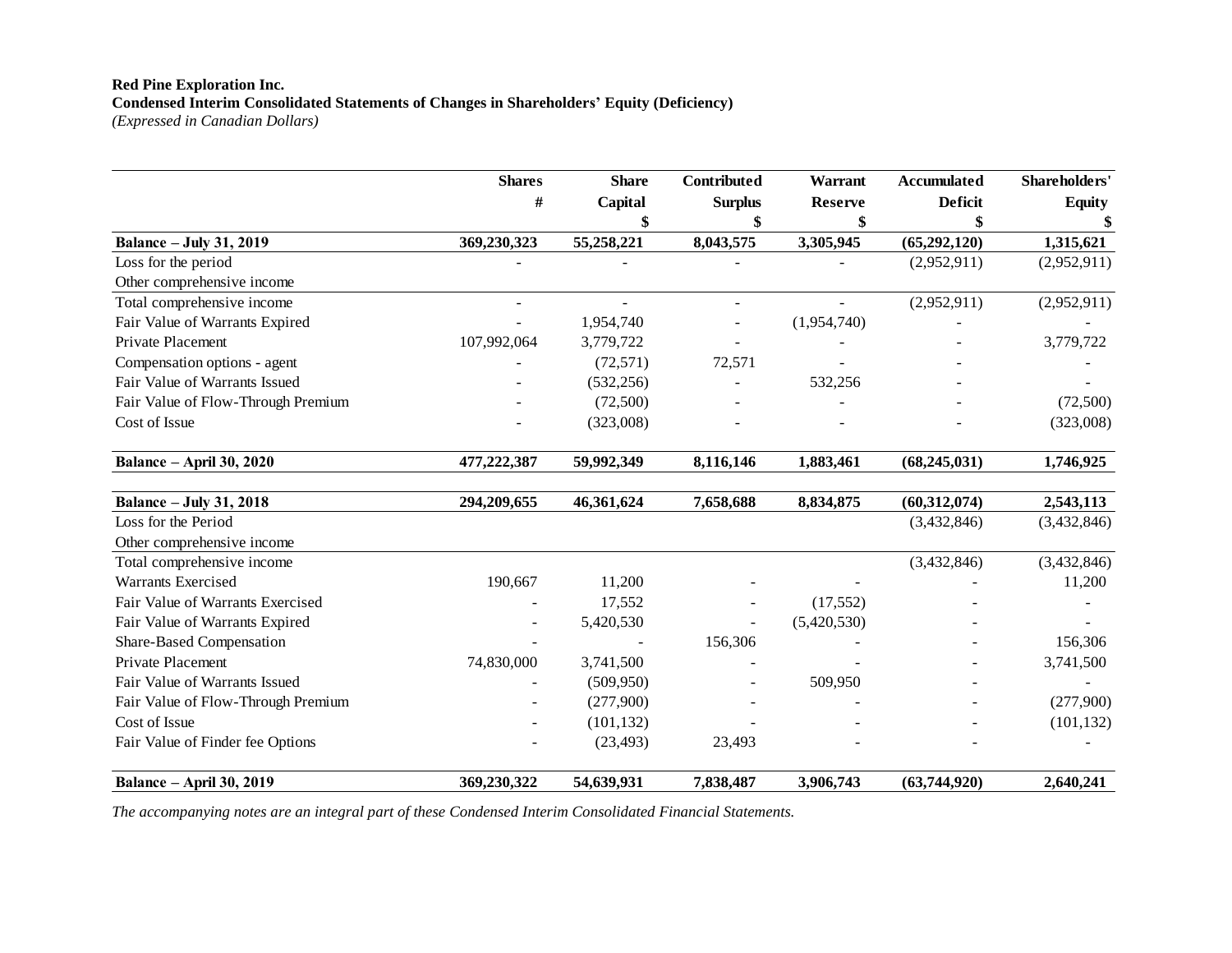# **1. Nature of Operations and Going Concern**

Red Pine Exploration Inc. (the "Company" or "Red Pine") was founded in 1936 under the laws of Ontario, Canada for the acquisition, exploration, and development of mining properties. The Company's head office and primary location of its registered records is 145 Wellington Street West, Suite 1001, Toronto, Ontario, M5J 1H8. The Company is currently in the exploration stage and has not commenced any commercial operations.

The accompanying Condensed Interim Consolidated Financial Statements have been prepared on the basis of a going concern, which contemplates the realization of assets and liquidation of liabilities in the normal course of business.

As at April 30, 2020, the Company had a working capital surplus of \$1,555,950 (July 31, 2019: surplus \$1,125,990) and an accumulated deficit of \$68,245,031 (July 31 2019: \$ 65,292,120). The Company had a net loss from operations for the nine month period ended April 30, 2020 of \$2,952,911 (April 30, 2019: \$3,434,846).

In assessing whether the going concern assumption is appropriate, management considers all available information about the future, which is at least, but not limited to, twelve months from the end of the reporting period. The Company's ability to continue operations and fund its mining interest expenditures is dependent on management's ability to secure additional financing. Management is actively pursuing such additional sources of financing, and while it has been successful in doing so in the past, there can be no assurance it will be able to do so in the future. The Company is currently in the exploration stage and has not commenced commercial operations. These conditions cast significant doubt about the Company's ability to continue as a going concern.

These Condensed Interim Consolidated Financial Statements do not give effect to adjustments that would be necessary should the Company be unable to continue as a going concern and therefore need to realize its assets and liquidate its liabilities and commitments in other than the normal course of business and at amounts different from those in the accompanying Condensed Interim Consolidated Financial Statements.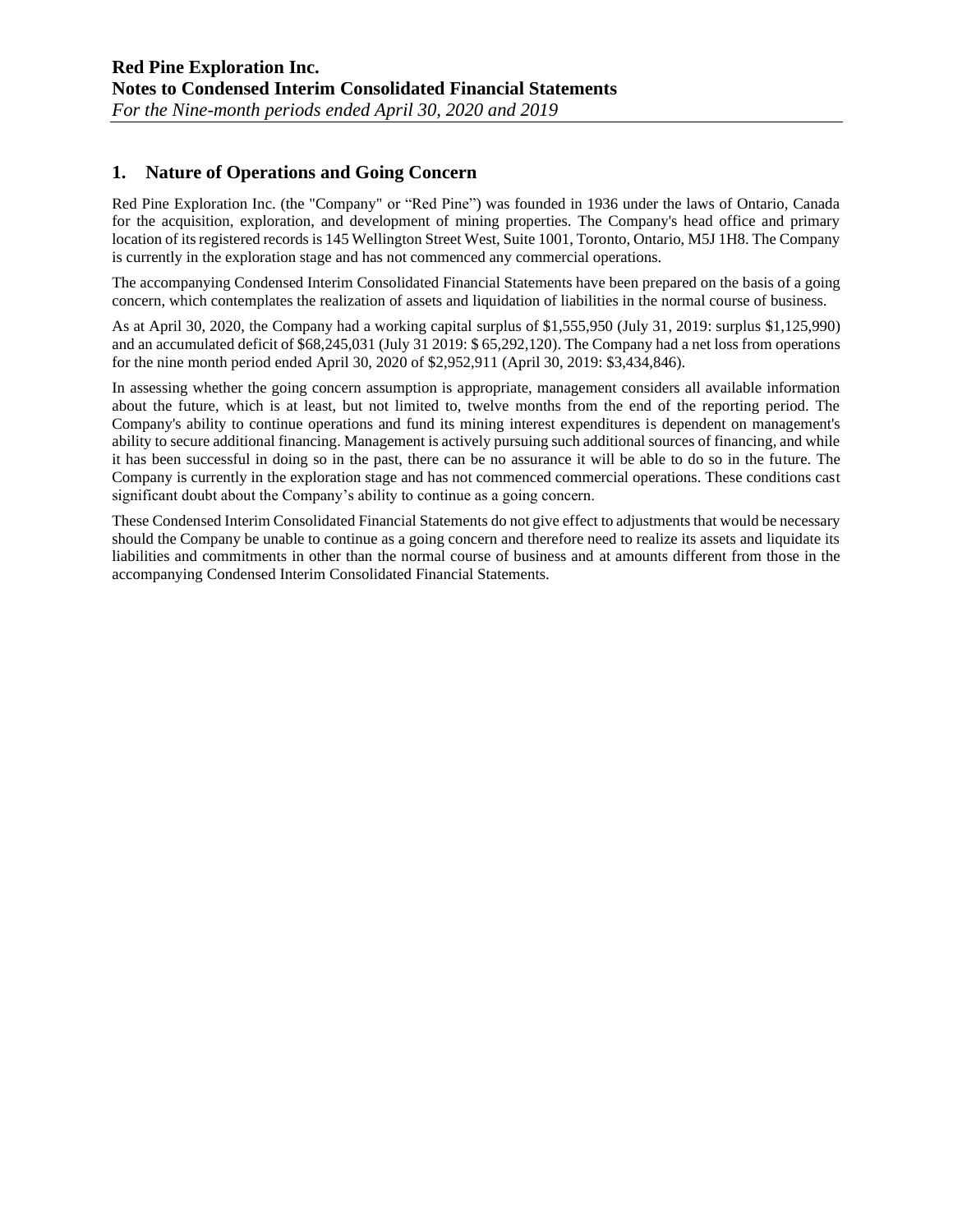# **2. Significant Accounting Policies**

#### *(a) Statement of compliance*

These condensed interim consolidated financial statements have been prepared in accordance and comply with International Accounting Standard 34 Interim Financial Reporting ("IAS 34") using accounting principles consistent with International Financial Reporting Standards ("IFRS") as issued by the International Accounting Standards Board ("IASB") and interpretations issued by the IFRS Interpretations Committee ("IFRIC"). The accounting policies adopted are consistent with those of the previous financial year and the corresponding interim reporting period. Furthermore, the information on accounting standards effective in future periods and not yet adopted remains unchanged from that disclosed in the annual financial statements.

These condensed interim consolidated financial statements were approved by the Board of Directors on May 29, 2020.

#### *(b) Basis of presentation*

These condensed interim consolidated financial statements do not include all of the information required for full annual consolidated financial statements and should be read in conjunction with the financial statements for the year ended July 31, 2019.

These condensed interim consolidated financial statements have been prepared on a historical cost basis except for certain financial instruments that have been measured at fair value. In addition, these condensed interim consolidated financial statements have been prepared using the accrual basis of accounting, except for cash flow information.

#### *(c) Basis of consolidation*

These condensed interim consolidated financial statements include the accounts of the Company and its wholly-owned subsidiary Augustine Ventures Inc. All intercompany balances and transactions have been eliminated.

#### *(d) Significant accounting judgements and estimates*

The preparation of these condensed interim consolidated financial statements requires management to make estimates and assumptions that affect the reported amounts of assets and liabilities at the date of the condensed interim consolidated financial statements and reported amounts of expenses during the reporting period.

Actual outcomes could differ from these estimates. The condensed interim consolidated financial statements include estimates which, by their nature, are uncertain. The impacts of such estimates are pervasive throughout the interim condensed consolidated financial statements, and may require accounting adjustments based on future occurrences. Revisions to accounting estimates are recognized in the period in which the estimate is revised and also in future periods when the revision affects both current and future periods. Significant accounting judgments, estimates and underlying assumptions are reviewed on an ongoing basis.

Significant assumptions about the future and other sources of estimation uncertainty that management has made at the end of the reporting period, that could have an effect on the amounts recognized in the interim condensed consolidated financial statements relate to the following:

#### *Going concern*

The preparation of the condensed interim consolidated financial statements requires management to make judgments regarding the going concern of the Company (note 1).

#### *Share-based compensation*

Estimating fair value for granted stock options requires determining the most appropriate valuation model which is dependent on the terms and conditions of the grant. This estimate also requires determining the most appropriate inputs to the valuation model including the expected life of the option, volatility, dividend yield, and rate of forfeitures and making assumptions about them. The value of the share-based payment expense along with the assumptions and model used for estimating fair value for share-based compensation transactions are disclosed in Note 8.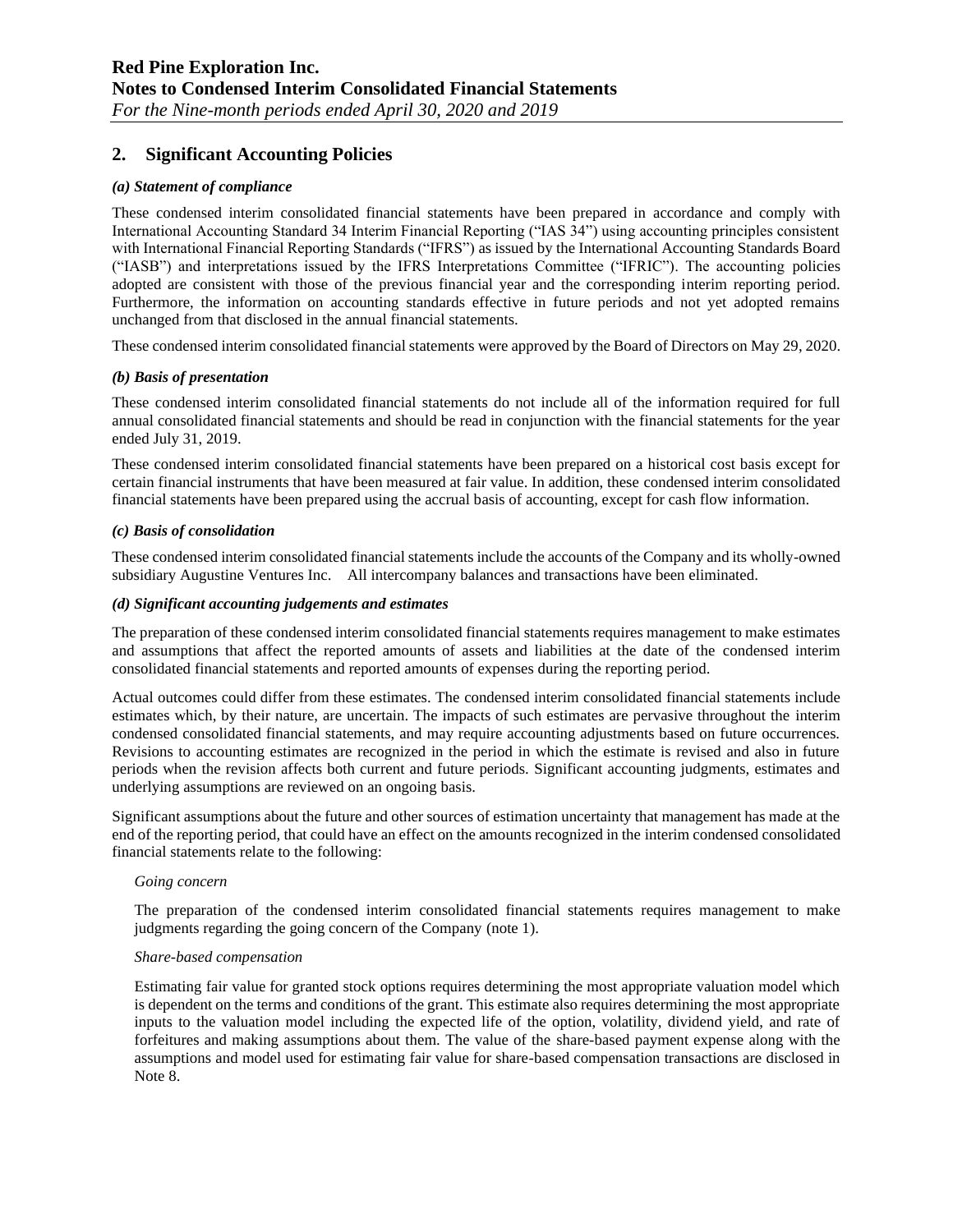#### *Deferred Flow-Through Premium and Flow-Through Provision Estimates*

The assumptions and calculations used for estimating the value attributed to the flow-through premiums on flowthrough financings and flow-through provisions as disclosed in Notes 7 and 8.

### **New Accounting Pronouncement - IFRS 16 (leases)**

On August 1, 2019, the Company adopted IFRS 16 – Leases ("IFRS 16") which replaced IAS 17 – Leases and IFRIC 4 – Determining Whether an Arrangement Contains a Lease. IFRS 16 sets out the principles for the recognition, measurement, presentation and disclosure of leases. The standard is effective for annual periods beginning on or after January 1, 2019. IFRS 16 eliminates the classification of leases as either operating leases or finance leases for a lessee. Instead, all leases are treated in a similar way to finance leases applied in IAS 17. IFRS 16 does not require a lessee to recognize assets and liabilities for short-term leases (i.e. leases of 12 months or less), leases with certain variable lease payments and leases of low-value assets.

The Company applied IFRS 16 using the modified retrospective method. Under this method, financial information will not be restated and will continue to be reported under the accounting standards in effect for those periods. The Company will recognize lease liabilities related to its lease commitments for its office leases. The lease liabilities will be measured at the present value of the remaining lease payments, discounted using the Company's estimated incremental borrowing rate as at August 1, 2019, the date of initial application, resulting in no adjustment to the opening balance of deficit. The associated right-of-use assets will be measured at the lease liabilities amount.

The following is the accounting policy for leases as of August 1, 2019 upon adoption of IFRS 16: *Lease liability, right of use assets* 

At inception of a contract, the Company assesses whether a contract is, or contains, a lease. A contract is, or contains, a lease if the contract conveys the right to control the use of an identified asset for a period of time in exchange for consideration. The Corporation assesses whether the contract involves the use of an identified asset, whether the right to obtain substantially all of the economic benefits from use of the asset during the term of the arrangement exists, and if the Company has the right to direct the use of the asset. At inception or on reassessment of a contract that contains a lease component, the Company allocates the consideration in the contract to each lease component on the basis of their relative standalone prices.

As a lessee, the Company recognizes a right-of-use asset and a lease liability at the commencement date of a lease. The right-of-use asset is initially measured at cost, which is comprised of the initial amount of the lease liability adjusted for any lease payments made at or before the commencement date, plus any decommissioning and restoration costs, less any lease incentives received.

The right-of-use asset is subsequently depreciated from the commencement date to the earlier of the end of the lease term, or the end of the useful life of the asset. In addition, the right-of-use asset may be reduced due to impairment losses, if any, and adjusted for certain remeasurements of the lease liability.

A lease liability is initially measured at the present value of the lease payments that are not paid at the commencement date, discounted by the interest rate implicit in the lease, or if that rate cannot be readily determined, the incremental borrowing rate. Lease payments included in the measurement of the lease liability are comprised of:

- fixed payments, including in-substance fixed payments, less any lease incentives receivable;
- variable lease payments that depend on an index or a rate, initially measured using the index or rate as at the commencement date;
- amounts expected to be payable under a residual value guarantee;
- exercise prices of purchase options if the Company is reasonably certain to exercise that option; and
- payments of penalties for terminating the lease, if the lease term reflects the lessee exercising an option to terminate the lease.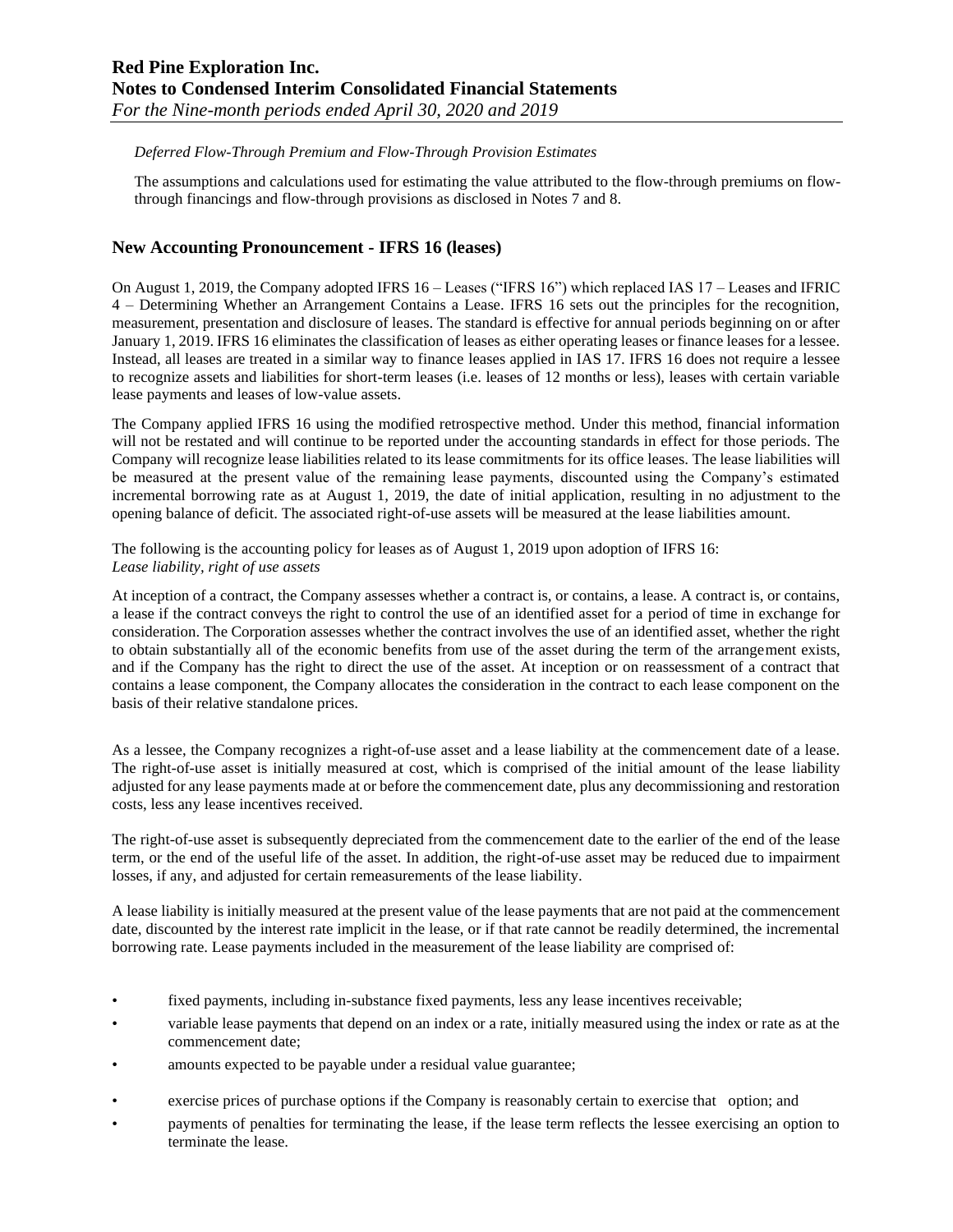The lease liability is measured at amortized cost using the effective interest method. It is remeasured when there is a change in future lease payments arising from a change in an index or rate, or if there is a change in the estimate or assessment of the expected amount payable under a residual value guarantee, purchase, extension or termination option. Variable lease payments not included in the initial measurement of the lease liability are charged directly to profit or loss.

The Company has elected to recognize right-of-use assets and lease liabilities. The lease payments associated with these leases are charged directly to profit or loss on a straight-line basis over the lease term. The Company is using an incremental borrowing rate of 7.5% and is depreciating the right-of-use asset on a straight-line basis over 4.5 years (Note 4).

# **3. Equipment, Software and Leasehold Improvements**

The following table sets out the changes to the carrying value of vehicular, exploration and office equipment:

|                              | <b>Vehicle</b> | <b>Exploration</b> | <b>Office</b> | All       |
|------------------------------|----------------|--------------------|---------------|-----------|
|                              | Equipment      | Equipment          | Equipment     | Equipment |
| <b>Balance July 31, 2018</b> | 67,743         | 65,727             | 16,490        | 149,960   |
| Acquisitons                  |                |                    |               |           |
| Depreciation                 | (30,760)       | (36, 474)          | (2,232)       | (69, 466) |
| Balance April 30, 2019       | 36,983         | 29,253             | 14,258        | 80,494    |
|                              |                |                    |               |           |
| <b>Balance July 31, 2019</b> | 26,729         | 20,592             | 13,511        | 60,832    |
| Acquistion                   |                |                    |               |           |
| Depreciation                 | (26, 729)      | (20, 592)          | (13,511)      | (60, 832) |
| Balance April 30, 2020       |                |                    |               |           |

The following table sets out the changes to the carrying value of software licenses and leasehold improvements:

|                              | <b>Software</b> |         | Leasehold           |  |  |
|------------------------------|-----------------|---------|---------------------|--|--|
|                              | Licenses        |         | <b>Improvements</b> |  |  |
| <b>Balance July 31, 2018</b> | 26,304          |         | 105,474             |  |  |
| Amortization                 |                 | (4,050) | (9,588)             |  |  |
| Balance April 30, 2019       | 22,254          |         | 95,886              |  |  |
| <b>Balance July 31, 2019</b> | 18,204          |         | 86,297              |  |  |
| Amortization                 | (10, 125)       |         | (23,970)            |  |  |
| Balance April 30, 2020       |                 | 8,079   | 62,327              |  |  |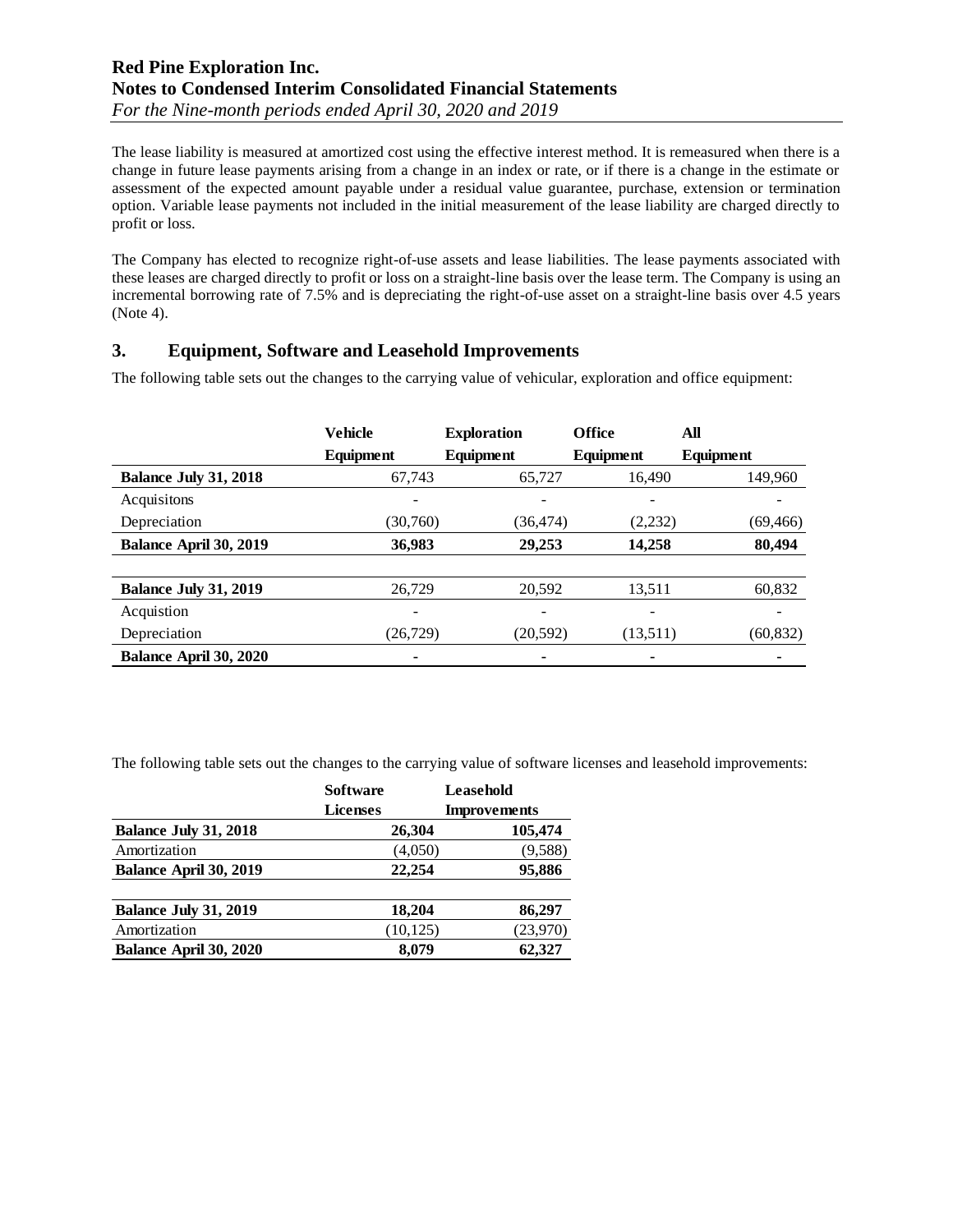### **4. Leases**

|                           | \$        | \$ |
|---------------------------|-----------|----|
| <b>Right of use asset</b> | 448,263   |    |
| Amortization              | (83,012)  |    |
| <b>Balance</b>            | 365,251   |    |
| <b>Lease liability</b>    | 448,263   |    |
| <b>Lease accretion</b>    | 23,708    |    |
| Lease payments            | (92, 855) |    |
| <b>Balance</b>            | 286,261   |    |
| <b>Current portion</b>    | 92,855    |    |

a) On adoption of IFRS 16, the Corporation has recognized a lease liability and a right of use asset in relation to an office lease arrangement. The IFRS 16 opening balance sheet adjustment related to lease liability was \$448,263 and the corresponding right of use asset as at August 1, 2019.

b**)** On December 12, 2016, the Company signed an office space lease agreement for office space located at 145 Wellington Street West for seven (7) years from January 1, 2017 to December 31, 2023. On September 15, 2016, a security deposit totaling \$41,579 was remitted to the landlord, which is reported as a long-term asset on the Condensed Interim Consolidated Statements of Financial Position. As of April 30, 2020, the Company was committed to annual lease payments for 145 Wellington Street West of approximately \$104,544.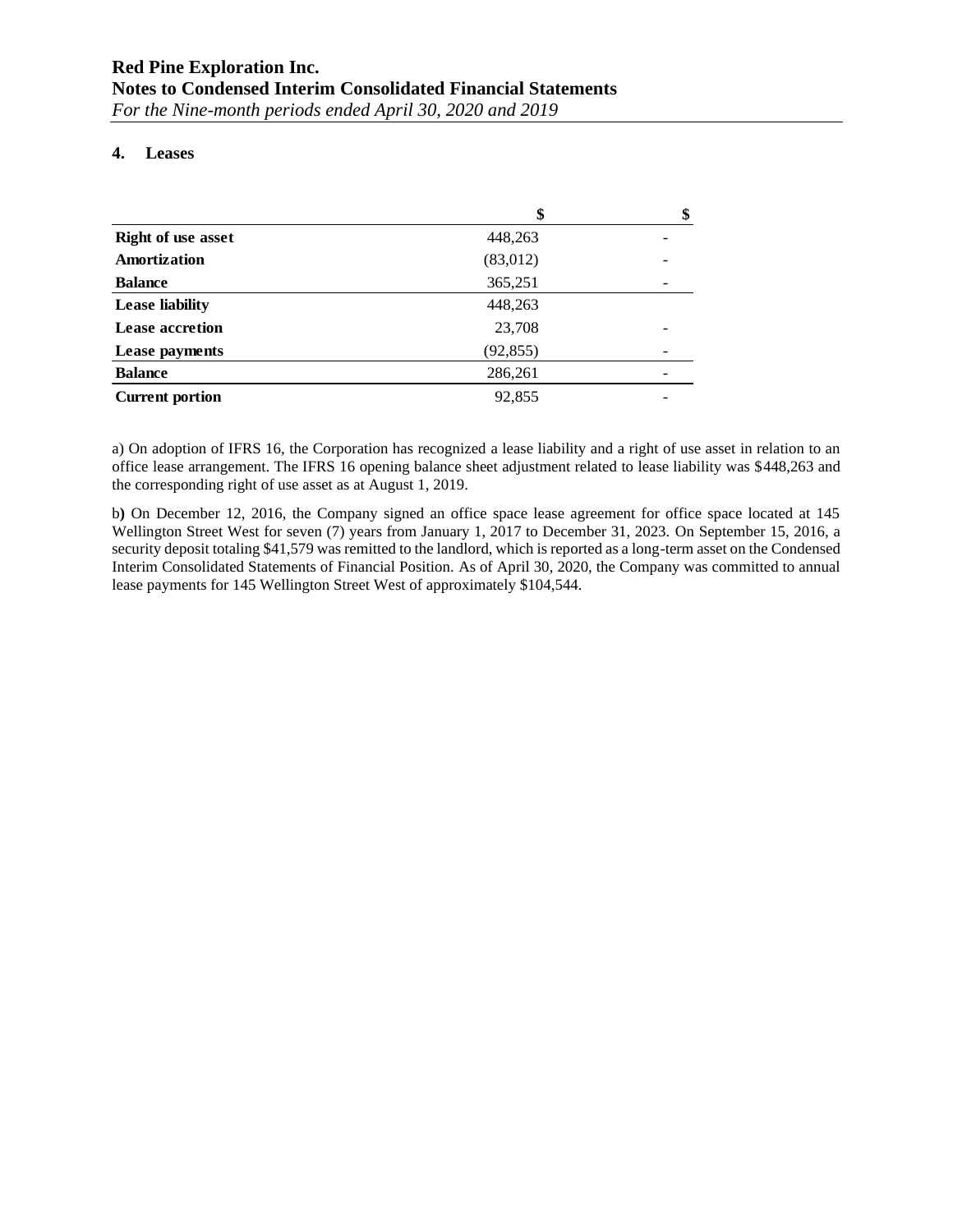### **5. Mineral Properties**

The Company has ownership interests in the several exploration projects. The Wawa Gold Project is the primary focus of exploration.

The following table summarizes the cumulative exploration and evaluation expenditures the Company has incurred on its mineral properties. The Wawa Gold property expenditures includes all amounts incurred by the joint-venture prior to any prorated recovery from the joint-venture partners.

|                                   |                           | Cayenne         | <b>Other</b>      |                         |
|-----------------------------------|---------------------------|-----------------|-------------------|-------------------------|
|                                   | <b>Wawa Gold Property</b> | <b>Property</b> | <b>Properties</b> | <b>Total Properties</b> |
|                                   |                           |                 |                   |                         |
| <b>Balance July 31, 2018</b>      | 35,558,433                | 6,137,686       | 8,482,174         | 50,178,293              |
| <b>Property Acquisition Costs</b> |                           |                 |                   |                         |
| <b>Exploration Expenditures</b>   | 4,032,154                 |                 |                   | 4,032,154               |
| Balance April 30, 2019            | 39,590,587                | 6,137,686       | 8,482,174         | 54,210,447              |
| Property Acquisition Costs        |                           |                 |                   |                         |
| <b>Exploration Expenditures</b>   | 810,399                   |                 |                   | 810,399                 |
| <b>Balance July 31, 2019</b>      | 40,400,986                |                 |                   | 40,400,986              |
| <b>Property Acquisiton Costs</b>  |                           |                 |                   |                         |
| <b>Exploration Expenditures</b>   | 2,291,213                 |                 |                   | 2,291,213               |
| <b>Balance – April 30, 2020</b>   | 42.692.199                | 6.137.686       | 8.482.174         | 57.312.059              |

During the nine-month period ended April 30, 2020:

- a) The Company incurred total acquisition, exploration and evaluation expenditures of \$2,291,213 on the Wawa Gold property for the nine month period ended April 30, 2020 (2019: \$4,032,154).
- b) During the period ended April 30, 2020, the Company's joint venture partner on the Wawa Gold Project, Citibar L.P. ("Citibar") did not participate in its share of contributions. Citabar's participating interest in the project will be decreased proportionately based on a predetermined formula for its non-participation in its share of contributions down to a minimum of 25% at which point further provisions are triggered to account for their non-contribution.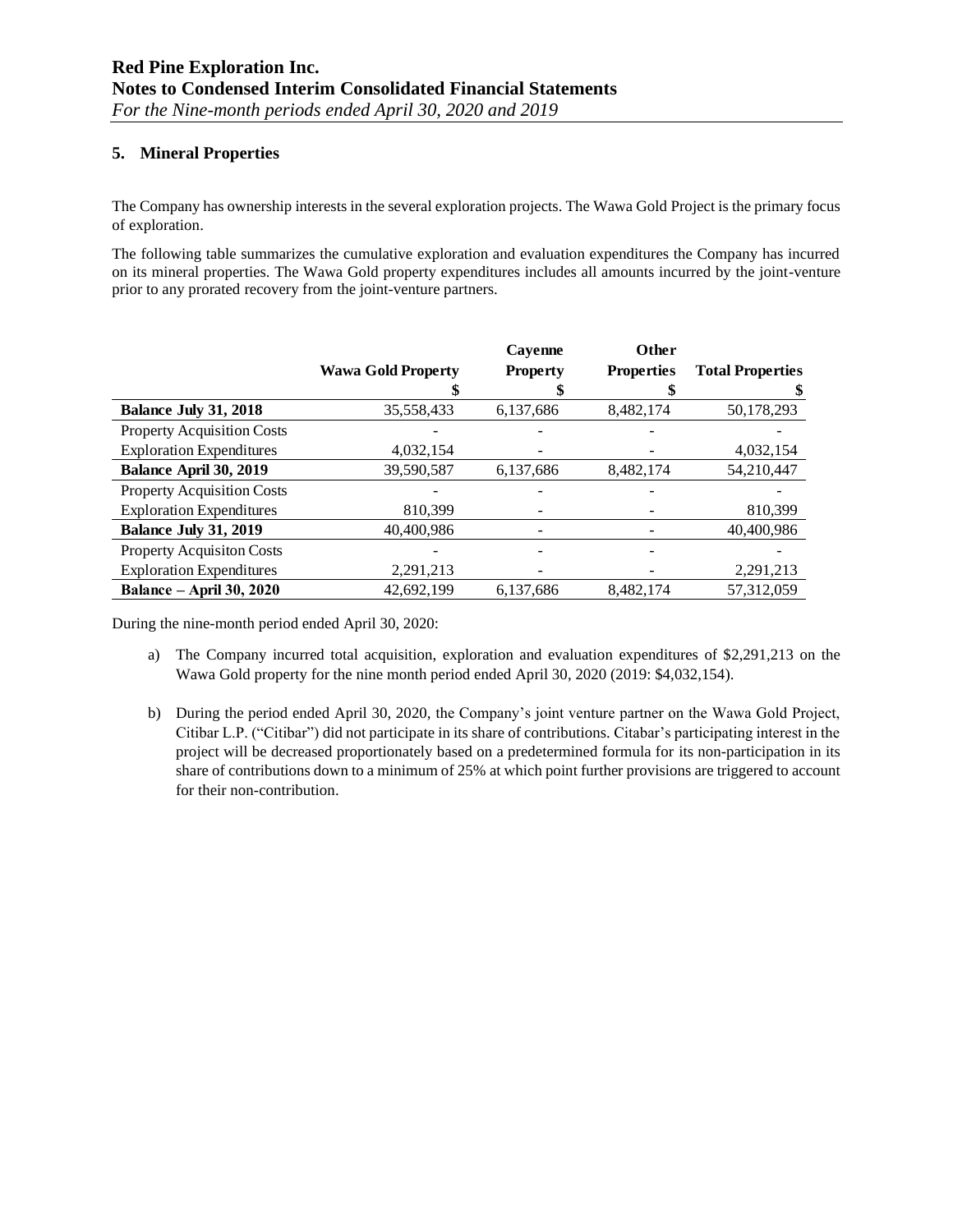### **5**. **Mineral Properties (continued)**

#### **Wawa Gold Project**

As at April 30, 2020 the Wawa Gold property consisted of 34 unpatented and mining claims and 164 patented and leased mining claims totaling 5,582 contiguous hectares and hosts several past producing mines. The project area is located approximately 2 kilometres east of the Town of Wawa in northern Ontario.

On August 7, 2015, the Company met the conditions to earn its initial 30% interest in the underlying joint venture (the "Wawa Gold JV"), which was owned 30% by Augustine and 40% by Citabar, whereby the Company became the operating manager of the JV. In the fall of 2015, all 34 unpatented mining claims were transferred to a 30/30/40 shared holding to reflect the satisfied earn in agreement. As operating manager:

- a) The Company is entitled to receive project management fees from the JV partners.
- b) The Company shall be reimbursed periodically by the JV partners on a pro rata basis for all exploration expenditures incurred for the benefit of the joint-venture, which are recognized as a reduction of exploration expenditures when invoiced to the JV partners.

On February 3, 2017, the Company completed a plan of arrangement whereby Augustine became a wholly-owned subsidiary resulting in an increase in the ownership to 60% of the Wawa Gold Property.

#### **Cayenne Property**

The Cayenne property consisted of 2 unpatented claims (2 claim units) and 1 lease (62.67 ha) in Genoa Township located approximately 110 kilometers southwest of Timmins, Ontario. The Company owns 100% of the property.

#### **Algoma-Talisman Property**

The Company has a 100% interest in an Ministry of Natural Resources Ontario patented land package covering approximately 65 square kilometers of fee simple patented mineral rights in Coppell and Newton Townships of the Porcupine Mining Division of Northern Ontario located approximately 110 km southwest of Timmins, Ontario.

#### **Mortimer Property**

The Company has a 100% interest in a block of 12 contiguous unpatented mining claims covering approximately 2.3 square kilometers in the Dore Township approximately 110 km southwest of Timmins, Ontario. The previous owners retain NSRs ranging between 0.2% and 2% on certain claims and the Company has the option to purchase a portion of these NSRs for various cash payments as specified in the original purchase agreements.

#### **Mount Logano Property**

The Company held a 100% interest in 1 unpatented mining claim (3 claim units) located approximately 11 km east of the Dome mine in Timmins, Ontario. The claim is subject to a 3% NSR for gold and a 2% NSR for other minerals mined in the Mt. Logano Property. The Company has the right at any time to buy back 50% of the NSR (or 1.50% NSR for gold and 1.00% NSR for all other minerals) for the sum of \$3,000,000.

#### **Moffatt Property**

The Company has a 100% interest in 4 unpatented mining claims covering 704 hectares located approximately 10 km northwest of Atikokan, Ontario.

#### **Net Smelter Royalties**

The Company retains a 1.5% Net Smelter Return ("NSR") on approximately 75 square kilometers of claims 20 km east of Goldcorp's Borden Gold project near Chapleau, Ontario. The underlying property package was sold to Probe Mines Ltd. in November 2012.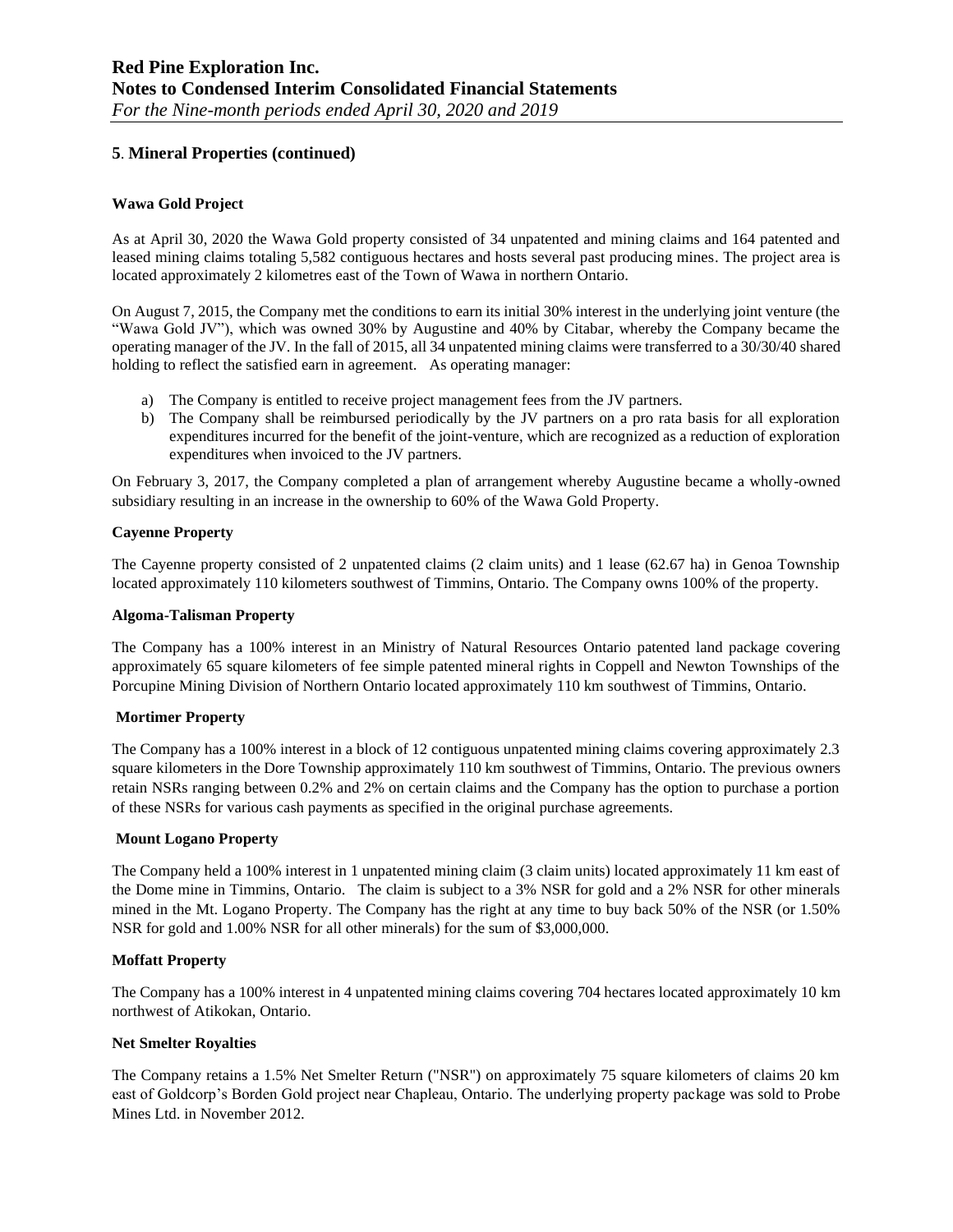# **6. Related Party Transactions and Balances**

Related parties as defined by IAS 24 *Related Party Disclosures* include the members of the Board of Directors, key management personnel and any companies controlled by these individuals. Key management personnel include those persons having authority and responsibility for planning, directing and controlling activities of the Company. Key management personnel for the Company consist of the CEO and CFO.

|                            | Nine months ended April 30, |         |
|----------------------------|-----------------------------|---------|
|                            | 2020                        | 2019    |
|                            |                             | \$      |
| Short-term benefits $(1)$  | 340,880                     | 228,625 |
| Share-based payments $(2)$ |                             | 112,069 |
| <b>Total</b>               | 340,880                     | 340,694 |

(1) Includes salary and professional fees.

(2) Represents the expense of stock options vested during the period

As of April 30, 2020, the following related party balances were outstanding:

Included in amounts receivable is an amount of \$238,096 (July 31, 2019, amount receivable: \$716,645) related to exploration, rent and general & administrative charges from companies under common management. The Companies share the services of certain senior officers along with other administrative services including office rental.

Insiders of the Company acquired a total of 5,546,427 units in the financing that closed December 31, 2019.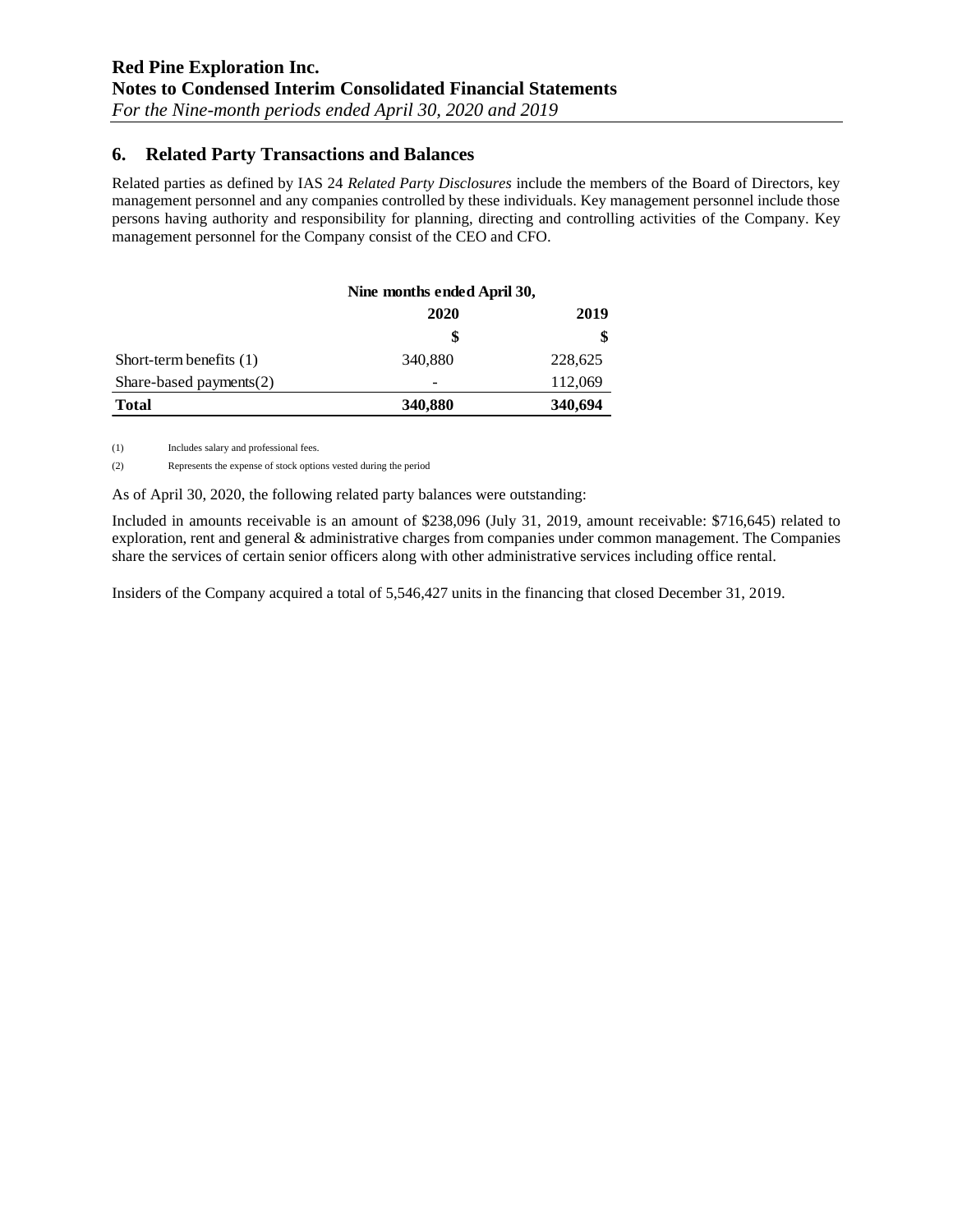# **7. Provision for Flow-Through Shares**

During the year ended July 31, 2015, the Company recorded a contingent provision of \$200,000 to recognize the obligation to flow-through subscribers of the 2011 series, which was calculated using a 35% combined rate applied against the estimated CEE shortfall.

Based on the results of a CRA audit completed in March 2016 of qualified CEEs incurred during the years ended December 31, 2011 and 2012, it was determined there was a shortfall of \$227,592 and \$526,743 for the 2011 and 2012 F/T series, respectively. As a result, the total provisions for the obligations to flow-through subscribers were increased by \$64,000 during the year ended July 31, 2016.

The following table sets out the changes to the provision for the obligation to flow-through subscribers:

| <b>Financing Series</b>                                          | 2010 F/T Series<br>with CEE<br><b>Commitments to the</b><br><b>Calendar Year</b><br>Ending<br>December 31, 2011<br>\$ | 2011 F/T Series<br>with CEE<br><b>Commitments to the</b><br><b>Calendar Year</b><br>Ending<br><b>December 31, 2012</b><br>\$ | <b>Total</b><br><b>Provision</b> |
|------------------------------------------------------------------|-----------------------------------------------------------------------------------------------------------------------|------------------------------------------------------------------------------------------------------------------------------|----------------------------------|
| <b>Balance – July 31, 2017</b>                                   | 79,500                                                                                                                | 184.500                                                                                                                      | 264,000                          |
| <b>Settlements</b>                                               | (37,071)                                                                                                              | (116, 053)                                                                                                                   | (153, 124)                       |
| Balance -April 30, 2019, July 31, 2018,<br><b>April 30, 2020</b> | 42,429                                                                                                                | 68,447                                                                                                                       | 110,876                          |

During the nine-month period ended April 30, 2020, \$nil settlements occurred.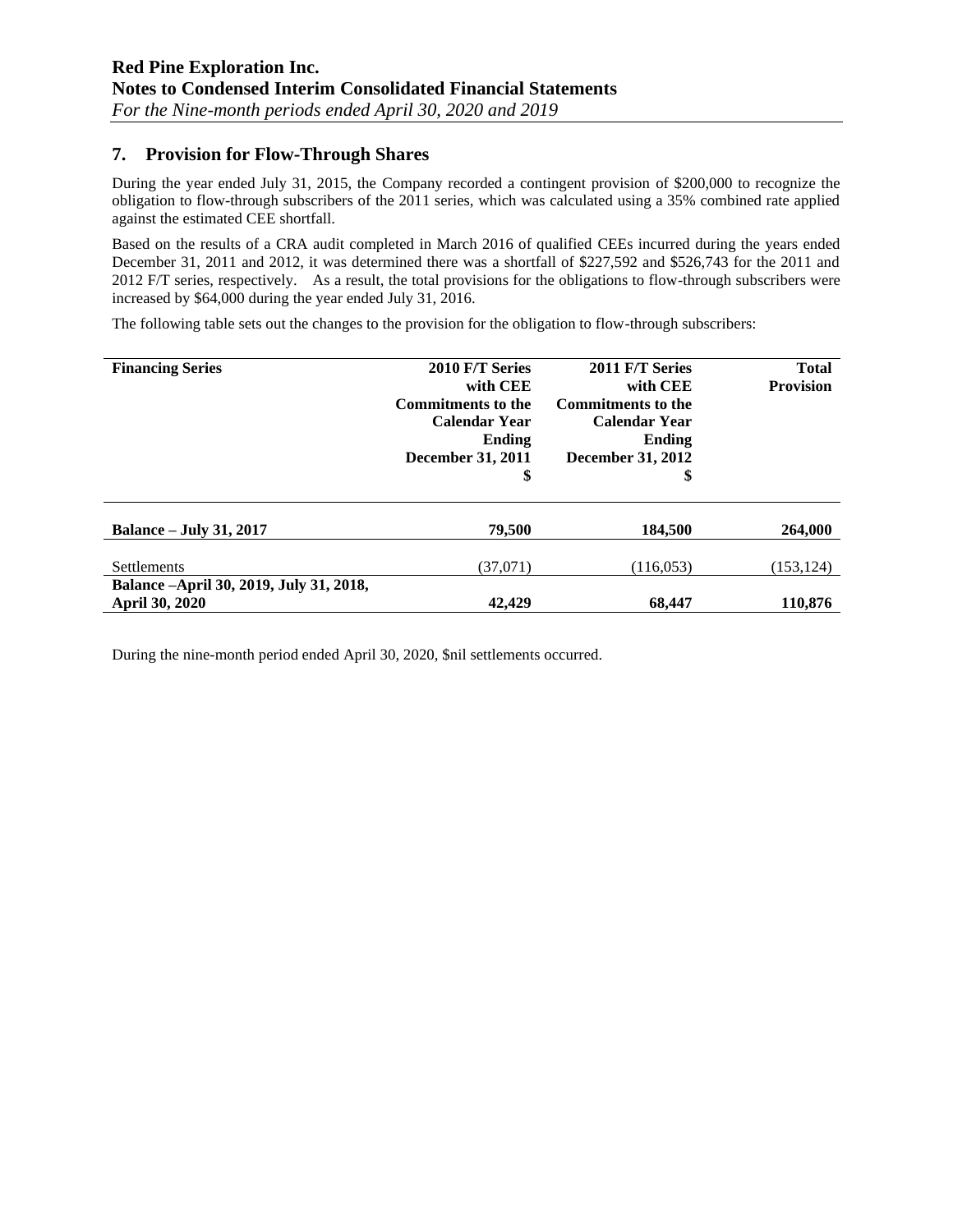# **8. Share Capital**

#### *a) Common Shares*

The authorized share capital consists of an unlimited number of common shares. The common shares have no par value. As at April 30, 2020 the Company had 477,222,387 issued and outstanding common shares (July 31, 2019: 369,230,322). All issued and outstanding common shares are fully paid.

On December 31, 2019 the Company sold an aggregate of (i) 25,892,850 units (the "FT Units") comprised of one "flow-through" common share (a "FT Share") of the Company and one-half of one non-flow-through common share purchase warrant (each whole warrant, a "Warrant") at a price of C\$0.035 per FT Unit for gross proceeds of C\$906,250 and (ii) 82,099,214 non-flow-through units of the Company (the "Non-FT Units" and together with the FT Units, the "Securities") with each Non-FT Unit being comprised of one common share (issued on a non-"flow-through" basis) and one whole Warrant, at a price of C\$0.035 per Non-FT Unit for gross proceeds of C\$2,873,472, for aggregate gross proceeds to Red Pine in the Offering of C\$3,779,722. Each whole Warrant is exercisable to acquire one common share at a price of C\$0.05 per share for a period of 24 months following the closing date of the Offering. Each FT Share partially comprising the FT Units has been issued on a "flow-through" basis within. A total of 95,045,639 warrants were issued with an estimated value of \$532,256 using Black-Scholes model with the following assumptions: riskfree rate, 2.01%, dividend yield 0%, expected volatility of 47.82% and an expected life of 2 years. The value of the flow-through share premium was \$72,500 and share issuance costs were \$323,008.

#### *(b) Stock Options*

The Company has a stock option plan (the "Plan") pursuant to which the Company's Board of Directors may grant incentive stock options to directors, officers, employees and consultants at the discretion of the Board of Directors. The exercise price and vesting period of any option is fixed by the Board of Directors on the date of grant, in accordance with applicable stock exchange or other regulatory requirements, if applicable. The maximum aggregate number of common shares under option at any time under the Plan cannot exceed 10% of the issued shares.

All outstanding stock options vested immediately.

The following is a continuity schedule of stock options outstanding from July 31, 2019 to April 30, 2020:

| <b>Expiry</b>     | <b>Exercise</b> | Outstanding         |                |                  | <b>Expired or</b> | Outstanding    |
|-------------------|-----------------|---------------------|----------------|------------------|-------------------|----------------|
|                   | Price           | <b>July 31 2019</b> | <b>Granted</b> | <b>Exercised</b> | <b>Cancelled</b>  | April 30, 2020 |
| February 25, 2020 | 0.500           | 1,080,000           |                |                  | (1,080,000)       |                |
| August 27, 2020   | 0.055           | 1,875,000           |                |                  |                   | 1,875,000      |
| April 5, 2021     | 0.080           | 150,000             |                |                  |                   | 150,000        |
| April 6, 2022     | 0.120           | 2,475,000           |                |                  |                   | 2,475,000      |
| April 11, 2022    | 0.120           | 3,420,000           |                |                  |                   | 3,420,000      |
| February 9, 2021  | 0.070           | 300,000             |                |                  |                   | 300,000        |
| August 10, 2023   | 0.060           | 2,650,000           |                |                  |                   | 2,650,000      |
| June 20, 2022     | 0.060           | 6,312,500           |                |                  |                   | 6,312,500      |
| December 31, 2021 | 0.050           |                     | 6,479,523      |                  |                   | 6,479,523      |
| Total             | 0.060           | 18,262,500          | 6,479,523      |                  | (1,080,000)       | 23,662,023     |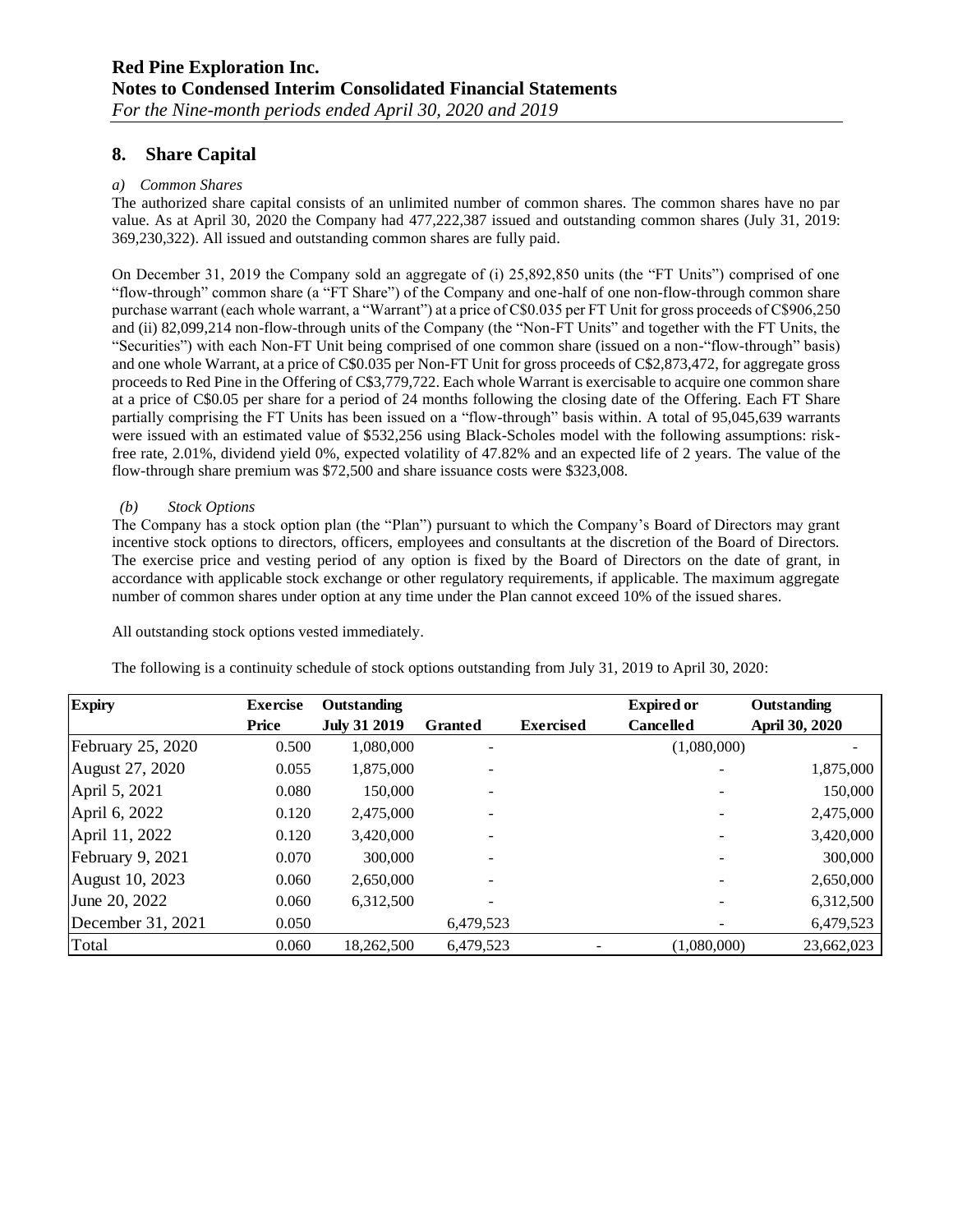# **8. Share Capital (Continued)**

The following is a continuity schedule of stock options outstanding from July 31, 2018 to April 30, 2019:

| <b>Expiry</b>     |       | <b>Exercise</b> | Outstanding         |                |                  | <b>Expired or</b> | Outstanding    |
|-------------------|-------|-----------------|---------------------|----------------|------------------|-------------------|----------------|
|                   | Price |                 | <b>July 31 2018</b> | <b>Granted</b> | <b>Exercised</b> | <b>Cancelled</b>  | April 30, 2019 |
| December 18, 2018 | \$    | 0.500           | 490,000             |                |                  | (490,000)         |                |
| February 25, 2020 | \$    | 0.500           | 1,080,000           |                |                  | (300,000)         | 780,000        |
| August 27, 2020   | \$    | 0.055           | 1,875,000           |                |                  |                   | 1,875,000      |
| April 5, 2021     | \$    | 0.080           | 450,000             |                |                  |                   | 450,000        |
| April 6, 2022     | \$    | 0.120           | 2,725,000           |                |                  | (250,000)         | 2,475,000      |
| April 11, 2022    | \$    | 0.120           | 3,420,000           |                |                  |                   | 3,420,000      |
| February 9, 2021  | \$    | 0.070           | 300,000             |                |                  |                   | 300,000        |
| August 10, 2023   | S     | 0.060           | -                   | 2,650,000      |                  |                   | 2,650,000      |
| Total             | \$    | 0.060           | 10,340,000          | 2,650,000      |                  | (1.040.000)       | 11,950,000     |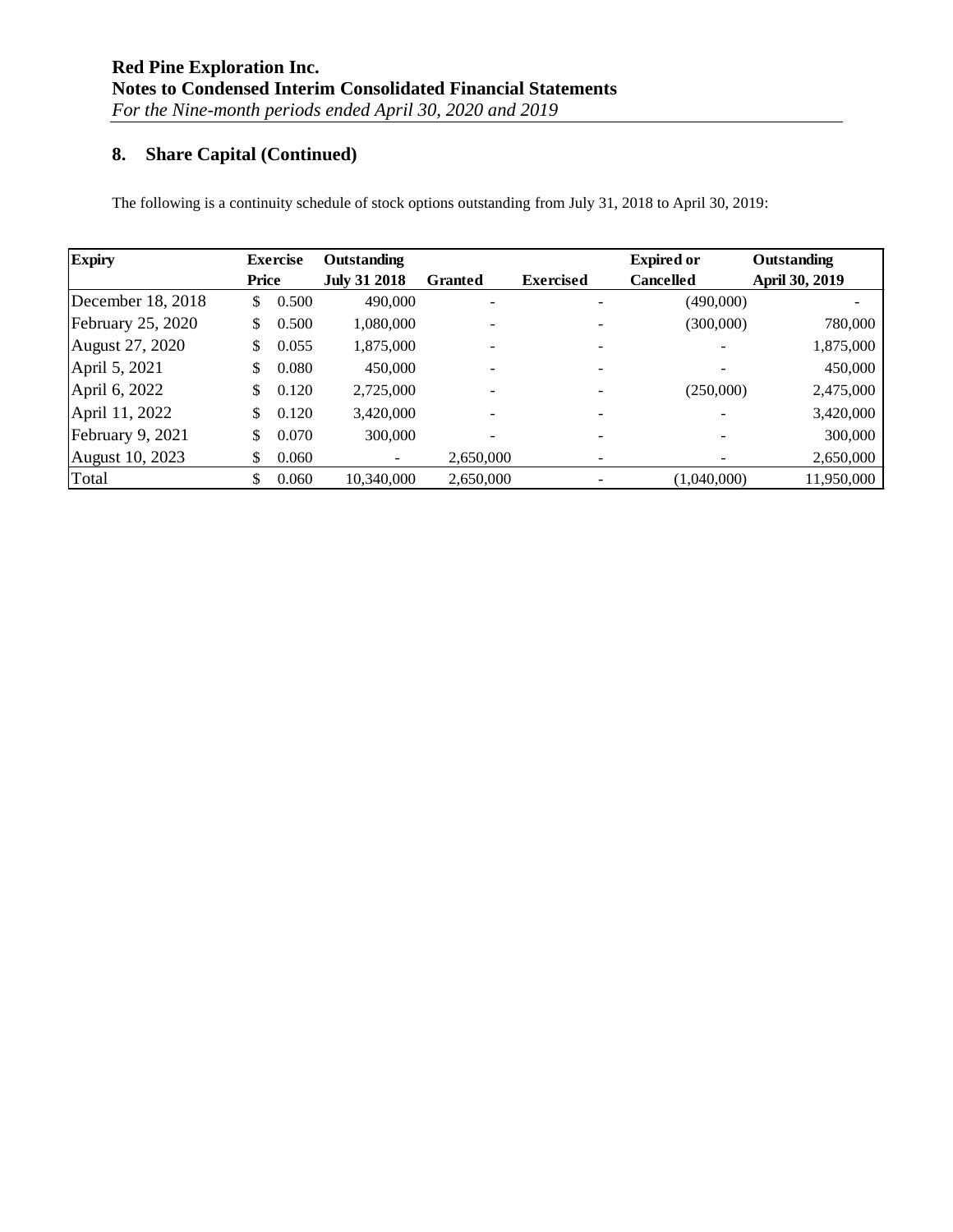# **8. Share Capital (Continued)**

| <b>Expiry</b>     | <b>Exercise</b> | Outstanding         |               |                  | <b>Expired or</b> | Outstanding    |
|-------------------|-----------------|---------------------|---------------|------------------|-------------------|----------------|
|                   | <b>Price</b>    | <b>July 31 2019</b> | <b>Issued</b> | <b>Exercised</b> | <b>Cancelled</b>  | April 30, 2020 |
| September 2, 2019 | 0.066           | 121,600             |               |                  | (121,600)         |                |
| December 13, 2019 | 0.171           | 3,800,000           |               |                  | (3,800,000)       |                |
| February 24, 2020 | 0.170           | 21,168,666          |               |                  | (21, 168, 666)    |                |
| April 7, 2020     | 0.072           | 198,429             |               |                  | (198, 429)        |                |
| May 3, 2020       | 0.072           | 6,080               |               |                  |                   | 6,080          |
| December 29, 2020 | 0.150           | 12,360,000          |               |                  |                   | 12,360,000     |
| December 29, 2020 | 0.105           | 1,014,000           |               |                  |                   | 1,014,000      |
| April 6, 2020     | 0.095           | 736,842             |               |                  | (736, 842)        |                |
| April 6, 2020     | 0.150           | 10,526,316          |               |                  | (10,526,316)      |                |
| December 19, 2020 | 0.075           | 2,380,000           |               |                  |                   | 2,380,000      |
| December 20, 2020 | 0.075           | 6,170,000           |               |                  |                   | 6,170,000      |
| December 21, 2020 | 0.075           | 5,200,000           |               |                  |                   | 5,200,000      |
| December 28, 2020 | 0.075           | 4,940,000           |               |                  |                   | 4,940,000      |
| February 11, 2021 | 0.075           | 500,000             |               |                  |                   | 500,000        |
| December 12, 2020 | 0.050           | 105,000             |               |                  |                   | 105,000        |
| December 12, 2020 | 0.050           | 910,000             |               |                  |                   | 910,000        |
| December 19, 2020 | 0.050           | 7,000               |               |                  |                   | 7,000          |
| December 19, 2020 | 0.050           | 32,200              |               |                  |                   | 32,200         |
| December 7, 2020  | 0.050           | 163,800             |               |                  |                   | 163,800        |
| December 12, 2020 | 0.050           | 70,000              |               |                  |                   | 70,000         |
| December 31, 2022 | 0.050           |                     | 95,045,639    |                  |                   | 95,045,639     |
| Total             | 0.060           | 70,409,933          | 95,045,639    |                  | (36, 551, 853)    | 128,903,719    |

The following is a continuity schedule for the warrants outstanding from July 31, 2019 to April 30, 2020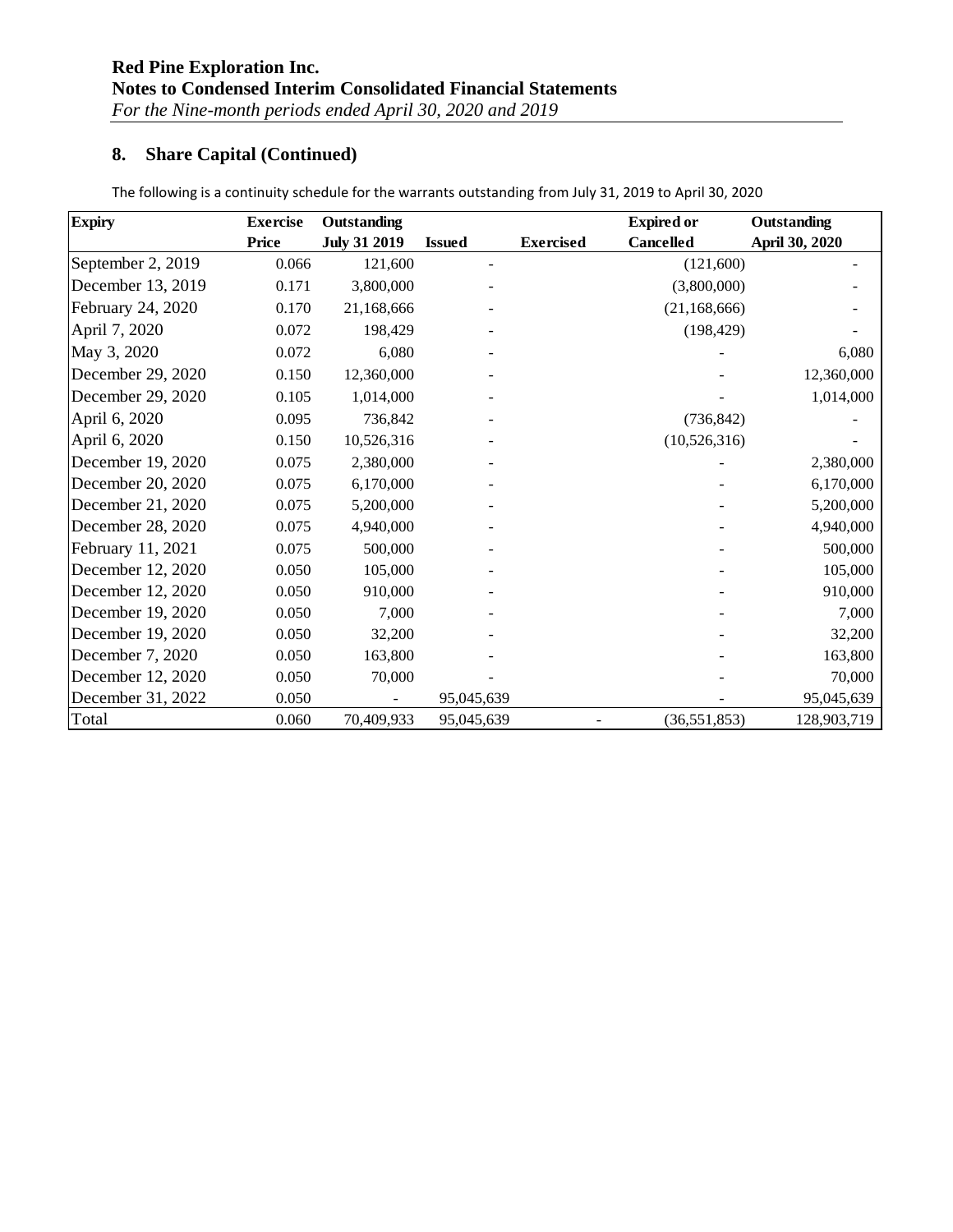# **8. Share Capital (Continued)**

The following is a continuity schedule for the warrants outstanding from July 31, 2018 to April 30, 2019

| <b>Expiry</b>     | <b>Exercise</b> | Outstanding         |                          |                  | <b>Expired or</b> | Outstanding    |
|-------------------|-----------------|---------------------|--------------------------|------------------|-------------------|----------------|
|                   | Price           | <b>July 31 2018</b> | <b>Issued</b>            | <b>Exercised</b> | <b>Cancelled</b>  | April 30, 2019 |
| August 13, 2018   | 0.050           | 162,000             | $\overline{\phantom{m}}$ | (84,000)         | (78,000)          |                |
| August 13, 2018   | 0.100           | 2,208,186           |                          |                  | (2,208,186)       |                |
| August 20, 2018   | 0.050           | 165,000             |                          |                  | (165,000)         |                |
| August 20, 2018   | 0.100           | 1,375,000           |                          |                  | (1,375,000)       |                |
| August 28, 2018   | 0.100           | 200,000             |                          |                  | (200,000)         |                |
| September 2, 2018 | 0.099           | 2,033,333           |                          |                  | (2,033,333)       |                |
| September 2, 2018 | 0.099           | 5,065,909           |                          |                  | (5,065,909)       |                |
| February 9, 2019  | 0.066           | 2,888,000           |                          |                  | (2,888,000)       |                |
| February 9, 2019  | 0.066           | 1,994,544           |                          | (106, 667)       | (1,887,877)       |                |
| February 9, 2019  | 0.132           | 5,327,165           |                          |                  | (5,327,165)       |                |
| February 17, 2019 | 0.400           | 20,000              |                          |                  | (20,000)          |                |
| February 24, 2019 | 0.135           | 3,412,889           |                          |                  | (3,412,889)       |                |
| February 25, 2019 | 0.066           | 520,177             |                          |                  | (520, 177)        |                |
| February 25, 2019 | 0.066           | 3,847,521           |                          |                  | (3,847,521)       |                |
| April 7, 2019     | 0.105           | 1,789,457           |                          |                  | (1,789,457)       |                |
| April 8, 2019     | 0.105           | 16,695,601          |                          |                  | (16,695,601)      |                |
| May 5, 2019       | 0.105           | 2,144,121           |                          |                  |                   | 2,144,121      |
| June 3, 2019      | 0.100           | 5,343,800           |                          |                  |                   | 5,343,800      |
| June 24, 2019     | 0.105           | 937,500             |                          |                  |                   | 937,500        |
| September 2, 2019 | 0.066           | 121,600             |                          |                  |                   | 121,600        |
| December 13, 2019 | 0.171           | 3,800,000           |                          |                  |                   | 3,800,000      |
| February 24, 2020 | 0.170           | 21,168,666          |                          |                  |                   | 21,168,666     |
| April 7, 2020     | 0.072           | 198,429             |                          |                  |                   | 198,429        |
| May 3, 2020       | 0.072           | 6,080               |                          |                  |                   | 6,080          |
| December 29, 2020 | 0.150           | 12,360,000          |                          |                  |                   | 12,360,000     |
| December 29, 2020 | 0.105           | 1,014,000           |                          |                  |                   | 1,014,000      |
| April 6, 2020     | 0.095           | 736,842             |                          |                  |                   | 736,842        |
| April 6, 2020     | 0.150           | 10,526,316          |                          |                  |                   | 10,526,316     |
| December 19, 2020 | 0.075           |                     | 2,380,000                |                  |                   | 2,380,000      |
| December 20, 2020 | 0.075           |                     | 6,170,000                |                  |                   | 6,170,000      |
| December 21, 2020 | 0.075           |                     | 5,200,000                |                  |                   | 5,200,000      |
| December 28, 2020 | 0.075           |                     | 4,940,000                |                  |                   | 4,940,000      |
| February 11, 2021 | 0.075           |                     | 500,000                  |                  |                   | 500,000        |
| December 12, 2020 | 0.050           |                     | 105,000                  |                  |                   | 105,000        |
| December 12, 2020 | 0.050           |                     | 910,000                  |                  |                   | 910,000        |
| December 19, 2020 | 0.050           |                     | 7,000                    |                  |                   | 7,000          |
| December 19, 2020 | 0.050           |                     | 32,200                   |                  |                   | 32,200         |
| December 7, 2020  | 0.050           |                     | 163,800                  |                  |                   | 163,800        |
| December 12, 2020 | 0.050           |                     | 70,000                   |                  |                   | 70,000         |
| <b>Total</b>      |                 | 106,062,136         | 20,478,000               | (190, 667)       | (47, 514, 115)    | 78,835,354     |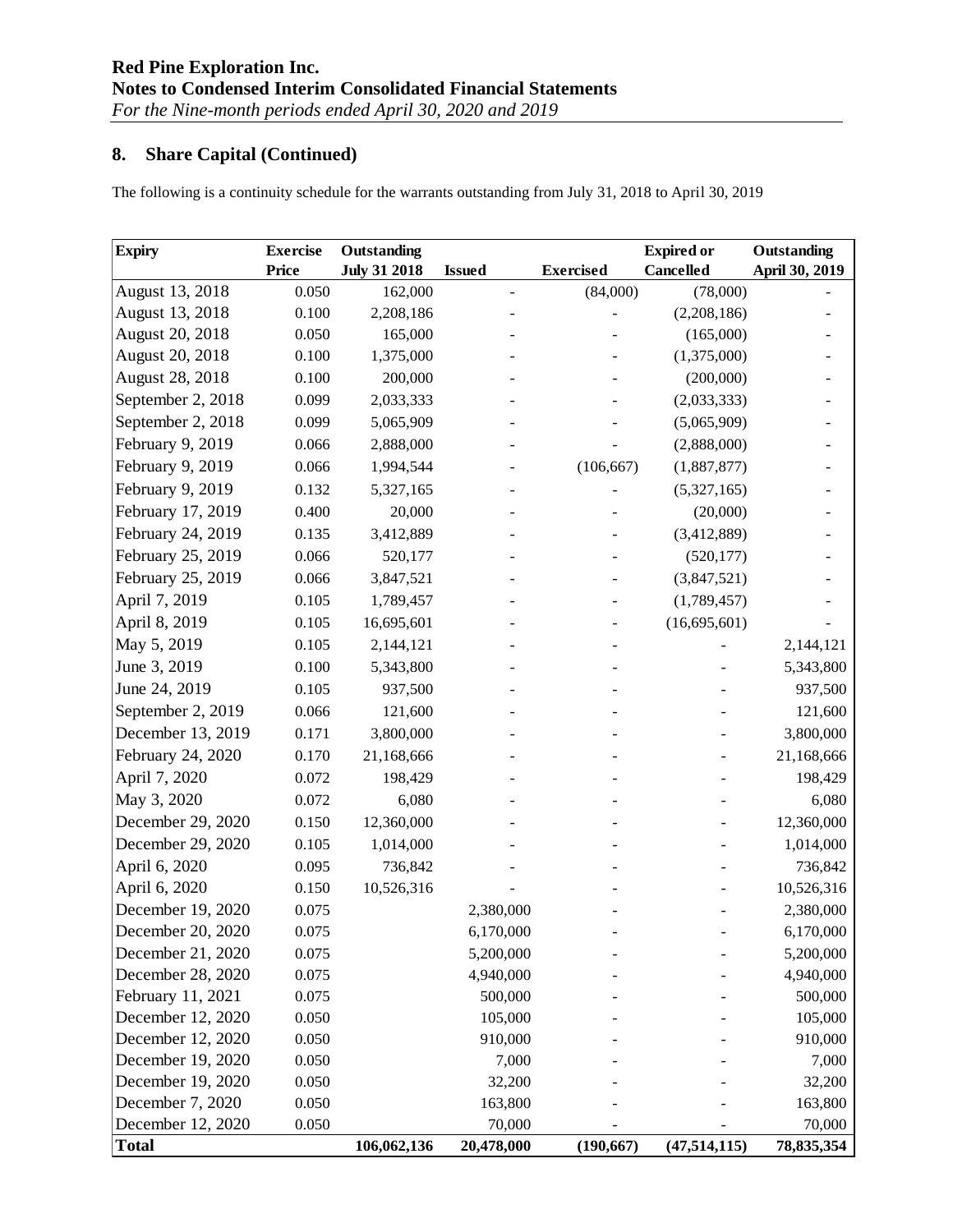### **9. Commitments**

#### **(a) Lease and Sublease Commitments**

The Company had an office space lease agreement located at 141 Adelaide Street West from August 15, 2014 to August 14, 2019 and signed a sublease agreement with a third-party tenant whereby the Company received sublease payments for the period from March 1, 2015 to March 1, 2020. The sublease payments are recognized as a reduction of General and Administrative expenses on the Condensed Interim Statements of Loss and Comprehensive Loss. A security deposit totalling \$17,281 representing the last months rent was received from the subtenant and was reported as a long-term liability on the Condensed Interim Consolidated Statements of Financial Position. As the sublease agreement has now expired, the rental deposit repaid representing the last months rent.

#### **(b) Flow through shares**

The Company committed to incur, on a best-efforts basis, by December 31, 2020, \$906,250 in qualifying resource expenditures pursuant to a private placement for which flow-through proceeds have been received. The Company filed its renunciation forms in December 2019. As at April 30, 2020, the Company had incurred qualifying resource expenditures of \$833,652. The Company must incur the \$72,598 balance of qualifying resource expenditures before December 31, 2020.

If the Company does not spend these funds in compliance with the Government of Canada flow-through regulations, it may be subject to litigation from various counterparties. The Company intends to fulfill its flow-through commitments within the given time constraints.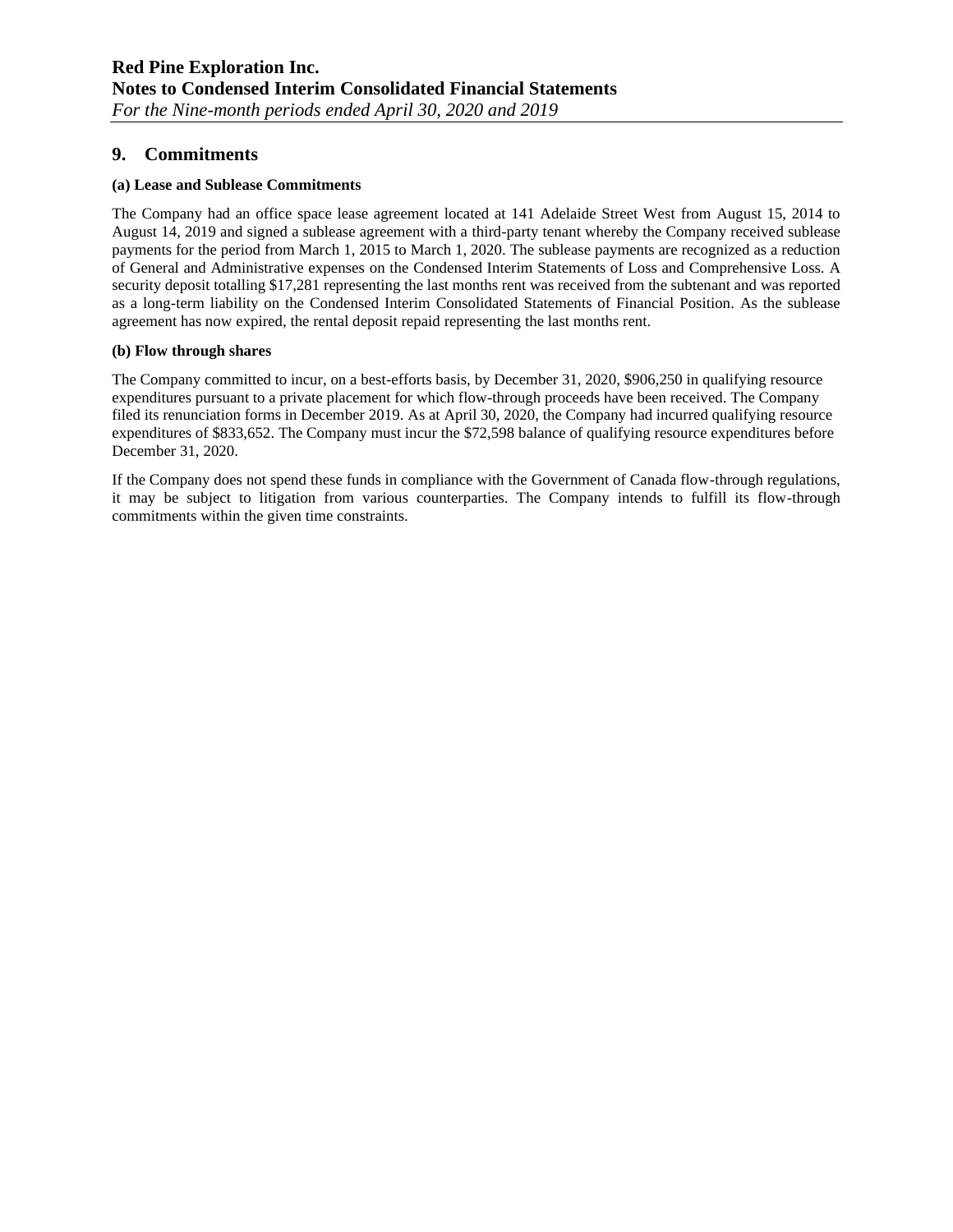# **10. Capital Management**

As at April 30, 2020, the Company had a working capital surplus of \$1,555,950 (July 31, 2019: surplus \$1,125,990) and an accumulated deficit of \$68,245,031 (July 31 2019: \$ 65,292,120). The Company had a net loss from operations for the nine-month period ending April 30, 2020 of \$2,952,911 (April 30, 2019: \$3,434,846).

There were no changes in the Company's approach to capital management during the nine-month period ended April 30, 2020.

In managing liquidity, the Company's primary objective is to ensure the entity can continue as a going concern while raising additional funding to meet its obligations as they come due. The Company's operations to date have been funded by issuing equity. The Company expects to improve the working capital position by securing additional financing.

The Company's investment policy is to invest excess cash in very low risk financial instruments such as term deposits or by holding funds in high yield savings accounts with major Canadian banks. Financial instruments are exposed to certain financial risks, which may include currency risk, credit risk, liquidity risk and interest rate risk.

The Company's mineral property interests are all in the exploration stage, as such the Company is dependent on external financing to fund its exploration activities and administrative costs. Management continues to assess the merits of mineral properties on an ongoing basis and may seek to acquire new properties or to increase ownership interests if it believes there is sufficient geologic and economic potential.

Management mitigates the risk and uncertainty associated with raising additional capital in current economic conditions through cost control measures that minimizes discretionary disbursements and reduces exploration expenditures that are deemed of limited strategic value.

The Company manages the capital structure (consisting of shareholders' deficiency) on an ongoing basis and adjusts in response to changes in economic conditions and risks characteristics of its underlying assets. Adjustments to the Company's capital structure may involve the issuance of new shares, assumption of new debt, acquisition or disposition of assets, or adjustments to the amounts held in cash, cash equivalents and short-term investments.

The Company is not subject to any externally imposed capital requirements other than flow-through spending commitments (note 9).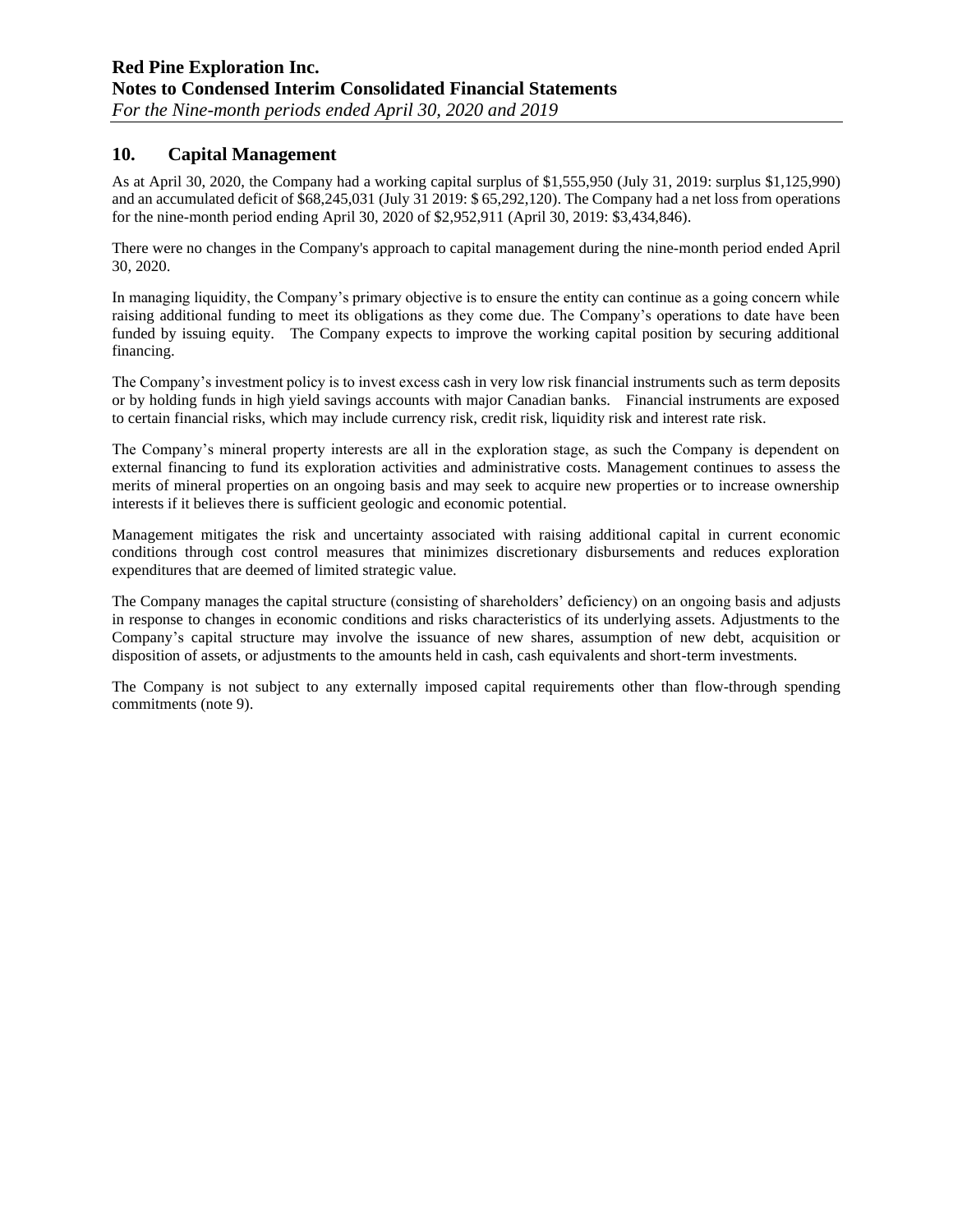### **11. Financial Instrument Risk Factors**

The following disclosures are to enable users of the consolidated financial statements to evaluate the nature and extent of risks arising from financial instruments at the end of the reporting period:

#### *a) Credit risk*

The Company's credit risk is the risk of counterparty default on cash and cash equivalents held on deposit with financial institutions. The Company manages this risk by ensuring that deposits are only held with large Canadian banks and financial institutions.

#### *b) Liquidity risk*

The Company's liquidity risk is the risk that the Company has insufficient funds to settle its contractual financial liabilities. The Company manages this risk through a budgeting process that ensures sufficient funds are available as contractual cash flows become due.

As at April 30, 2020, the Company had a cash and cash equivalents balance of \$1,426,301 (July 31, 2019: \$695,996) to settle current liabilities of \$416,623 (July 31, 2019: \$465,375).

While the Company has been successful in obtaining required funding in the past, there is no assurance that future financings will be available.

#### *c) Market risks*

The Company's market risk arises from changes in interest rates and commodity prices that could have an impact on profit and loss. This includes:

- Interest rate risk, is the sensitivity of the fair value or of the future cash flows of a financial instrument to changes in interest rates. The Company does not have any financial assets or liabilities that were subject to variable interest rates.
- Commodity price risks, particularly with respect to gold, is the sensitivity of the fair value of, or of the future cash flows, from mineral assets. The Company manages this risk by continually monitoring base and precious metal prices and commodity price trends to determine the appropriate timing for funding the exploration or development of its mineral assets, or for the acquisition or disposition of mineral assets. The Company does not have any mineral assets at the development or production stage carried at historical cost. The Company has expensed the acquisition and exploration costs of its exploration stage mineral assets.
- Marketable securities risk, is the sensitivity of the fair value of marketable securities to supply and demand for marketable securities. The Company manages this risk by continually monitoring the market pricing and trends of its portfolio of securities to determine the appropriate timing to complete any acquisitions or dispositions. The Company has determined the marketable securities risk at period-end is minimal.
- Currency risk, is the sensitivity of the fair value or of the future cash flows of financial instruments to changes in foreign exchange rates. The Company does not have any financial assets or liabilities that were subject to variable foreign exchange rates and as such the Company is not subject to currency risk.